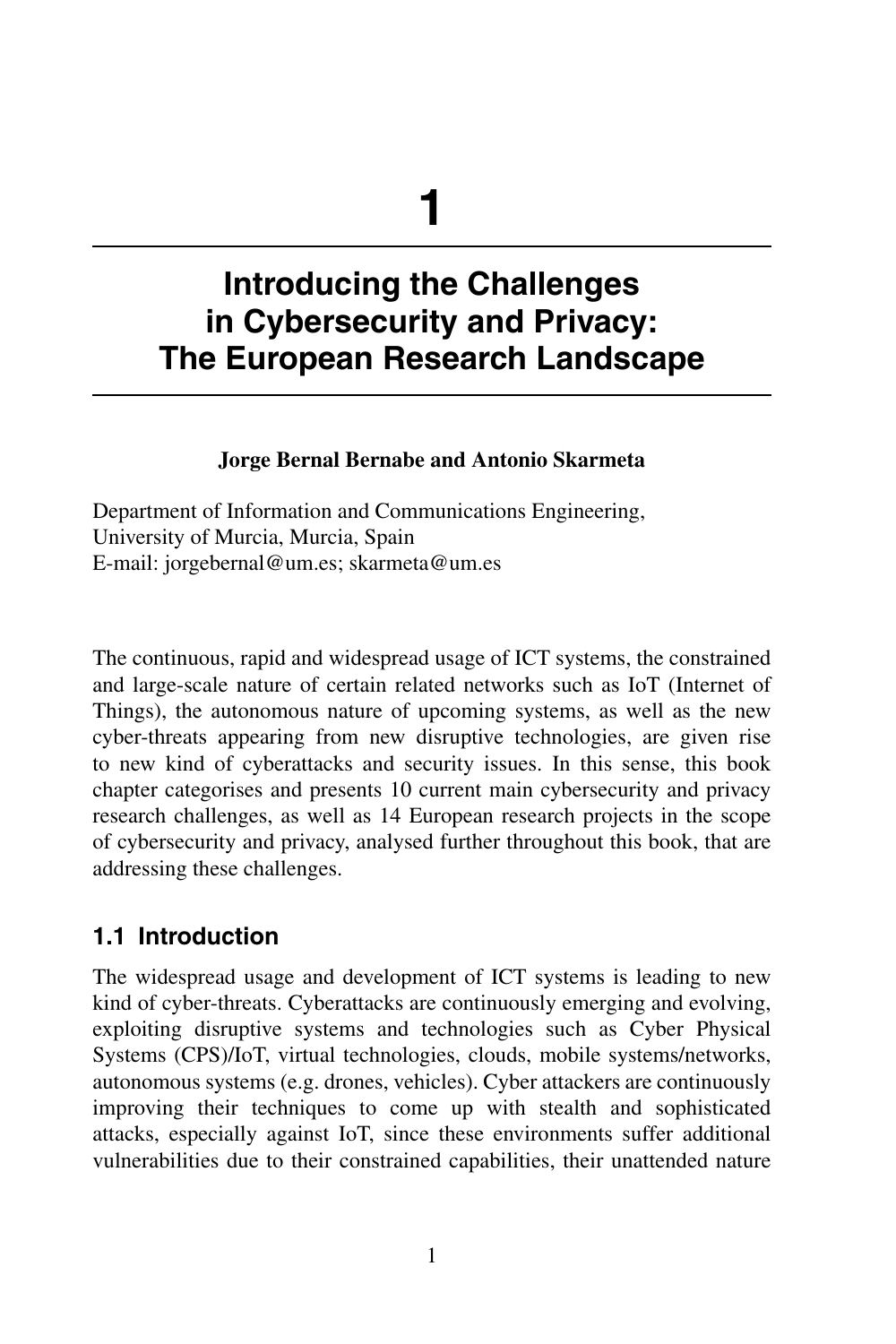and the usage of potential untrustworthiness components. Similarly, identitytheft, fraud, personal data leakages, and other related cyber-crimes are continuously evolving, causing important damages and privacy problems for European citizens in both virtual and physical scenarios.

In this evolving cyber-threat landscape, we have identified 10 main cybersecurity and privacy research challenges (described in Section 2 of this chapter):

- 1. Interoperable and scalable security management in heterogeneous ecosystems
- 2. Autonomic security orchestration and enforcement in softwarized and virtualized IoT/CPS systems and mobile environments
- 3. Cognitive detection and mitigation of evolving new kind of cyber-threats
- 4. Dynamic Risk assessment and evaluation of cybersecurity, trustworthiness levels, privacy and legal compliance of ICT systems
- 5. Digital Forensics handling, security intelligent and incident information exchange
- 6. Cybersecurity and privacy tools for end-users and SMEs. The usability and human factor challenges
- 7. Reliable and privacy-preserving physical and virtual identity management
- 8. Efficient and secure cryptographic mechanisms to strengthen confidentiality and privacy
- 9. Global trust management of eID and related services
- 10. Privacy assessment, run-time evaluation of the quality of security and privacy risks

To meet those challenges, new holistic approaches, methodologies, techniques and tools are needed to prevent and mitigate cyberattacks by employing novel cyber-situational awareness frameworks, risk analysis and modelling tools, threat intelligent systems, cyber-threat information sharing methods, advanced big-data analysis techniques as well as new solutions that can exploit the benefits brought from latest technologies such as SDN/NFV and Cloud systems. In addition, novel privacy-preserving techniques, and crypto-privacy mechanisms, identity and eID management systems, trust services, and recommendations are needed to protect citizens' privacy while keeping usability levels.

The European Commission is addressing the aforementioned challenges through different means, including the Horizon 2020 Research and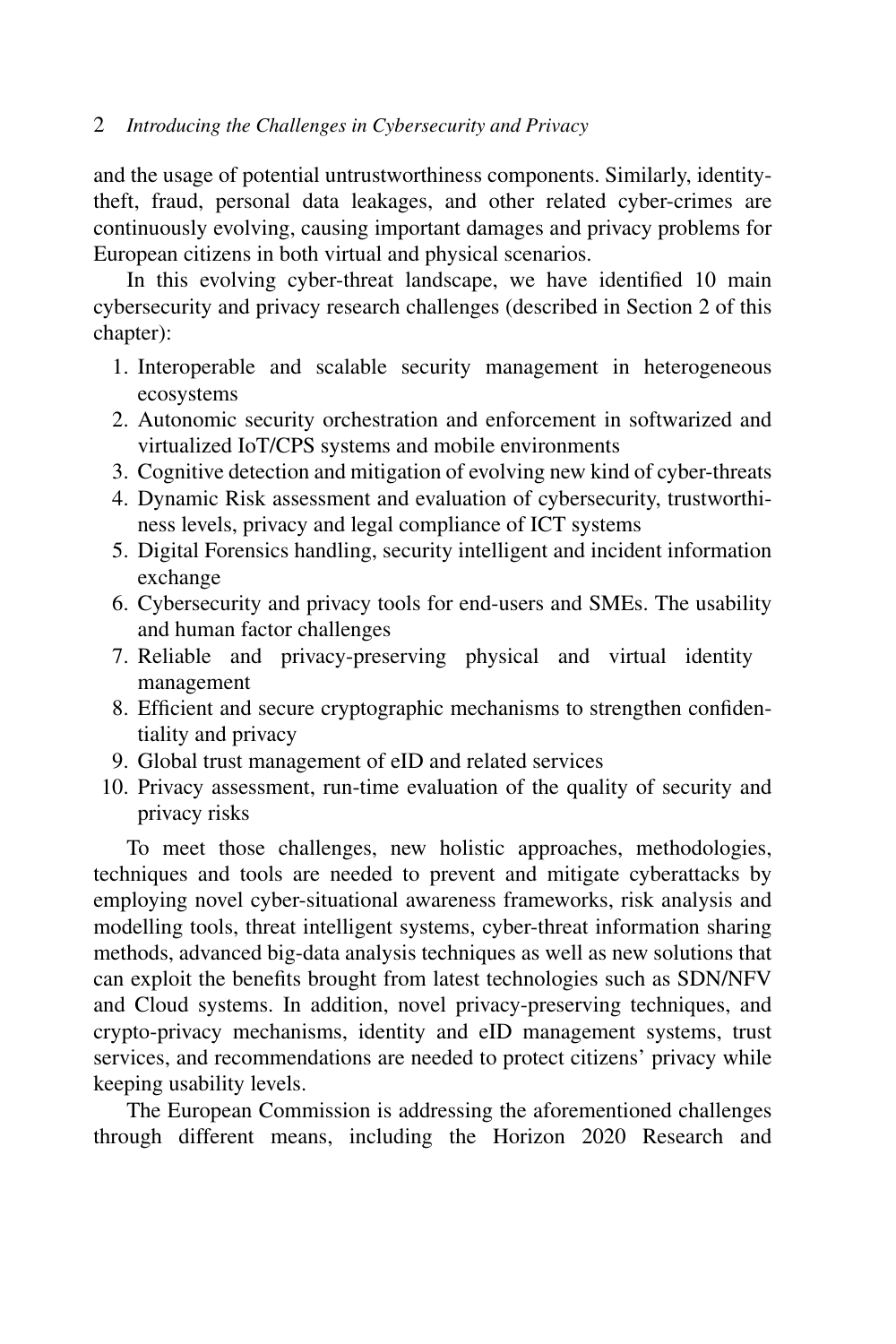Innovation program, thereby financing innovative research projects that can cope with the increasing cyberthreat landscape.

In this sense, the cybersecurity strategy of the European Union is summarized in 5 strategic priorities "An Open, Safe and Secure Cyberspace" [\[1\]](#page-18-0)

- *Achieving Cyber resilience;*
- *Reducing cybercrime;*
- *Developing a cyber defense policy and capabilities related to the Common Security and Defense Policy (CSDP);*
- *Developing the industrial and technological resources for cybersecurity;*
- *Establishing a coherent international cyberspace policy for the European Union that promoted core EU values.*

Namely, the European program H2020-EU.3.7 [\[2\]](#page-18-1) – "Secure societies – Protecting freedom and security of Europe and its citizens", budget with 1694.60 million, is addressing those cybersecurity and privacy challenges. The general objective in that program is "*to foster secure European societies in a context of unprecedented transformations and growing global interdependencies and threats, while strengthening the European culture of freedom and justice*."

Thus, the H2020-EU.3.7 program is addressing the global challenge about *"undertaking the research and innovation activities needed to protect our citizens, society and economy as well as our infrastructures and services, our prosperity, political stability and wellbeing."* Namely, this programme [\[3\]](#page-18-2) aims:

- *"to enhance the resilience of our society against natural and man-made disasters, ranging from the development of new crisis management tools to communication interoperability, and to develop novel solutions for the protection of critical infrastructure;*
- *to fight crime and terrorism ranging from new forensic tools to protection against explosives;*
- *to improve border security, ranging from improved maritime border protection to supply chain security and to support the Union's external security policies including through conflict prevention and peace building;*
- *and to provide enhanced cybersecurity, ranging from secure information sharing to new assurance models."*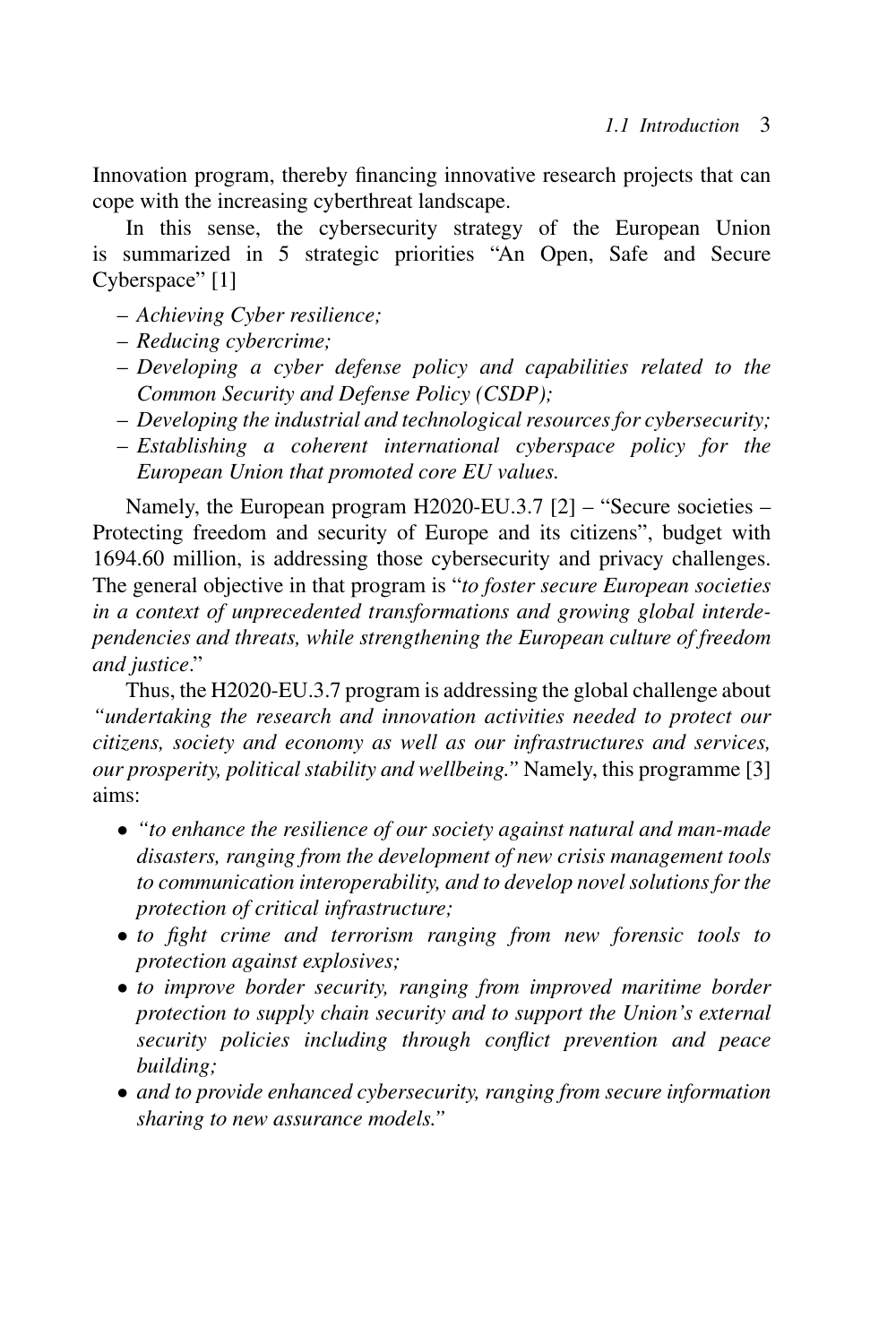In this context, this book presents and analyses 14 cybersecurity and privacy-related EU projects founded by this H2020 program, encompassing: ANASTACIA, SAINT, FORTIKA, CYBECO, SISSDEN, CIPSEC, CS-AWARE. RED-Alert, Truessec.eu. ARIES, LIGHTest, CREDENTIAL, FutureTrust. For further information about other H2020 EU projects funded under this H2020-EU.3.7 the reader is refereed to [\[2\]](#page-18-1).

Each chapter in the book is dedicated to a different funded European Research project and includes the project's overviews, objectives, and the particular research challenges, among the ones identified above, that they are facing. In addition, each EU research project in his corresponding chapter describes its research achievements on security and privacy, as well as the techniques, outcomes, and evaluations accomplished in the scope of the corresponding EU project.

The idea of this book was originated after a successful clustering workshop entitled "*European projects Clustering workshop On Cybersecurity and Privacy (ECoSP 2018)*" [\[4\]](#page-18-3) collocated in ARES Conference – 13th International Conference on Availability, Reliability and Security, where the EU projects analyzed in this book were presented and the attenders exchanged their views about the European research landscape on Security and privacy.

The rest of this chapter is structured as follows. Section 2 presents the main security and privacy research challenges. Section 3 is devoted to the introduction of the main H2020 EU projects covered in this book, and the main challenges, among the ones identified in Section 2, that each project is facing. Section 4 concludes this chapter.

# **1.2 Cybersecurity and Privacy Research Challenges**

The Ponemon Institute in a recent study [\[23\]](#page-19-0), identified the Cyber threats with the greatest risk: Cyber warfare or cyber terrorism, Breaches involving high-value information, Nation-state attackers, Breaches that damage critical infrastructure, Breaches that disrupt business and IT processes, Emergence of cyber syndicates, Stealth and sophistication of cyber attackers, Emergence of hacktivism, Breaches involving large volumes of data, Malicious or criminal insiders, Negligent or incompetent employees. The study highlights that Cyber warfare and cyber terrorism and breaches involving high-value information will have the greatest impact on organizations over the next three years.

These cyber-threats are especially notorious and dangerous when affecting IoT and CPS, where massive heterogenous, and potentially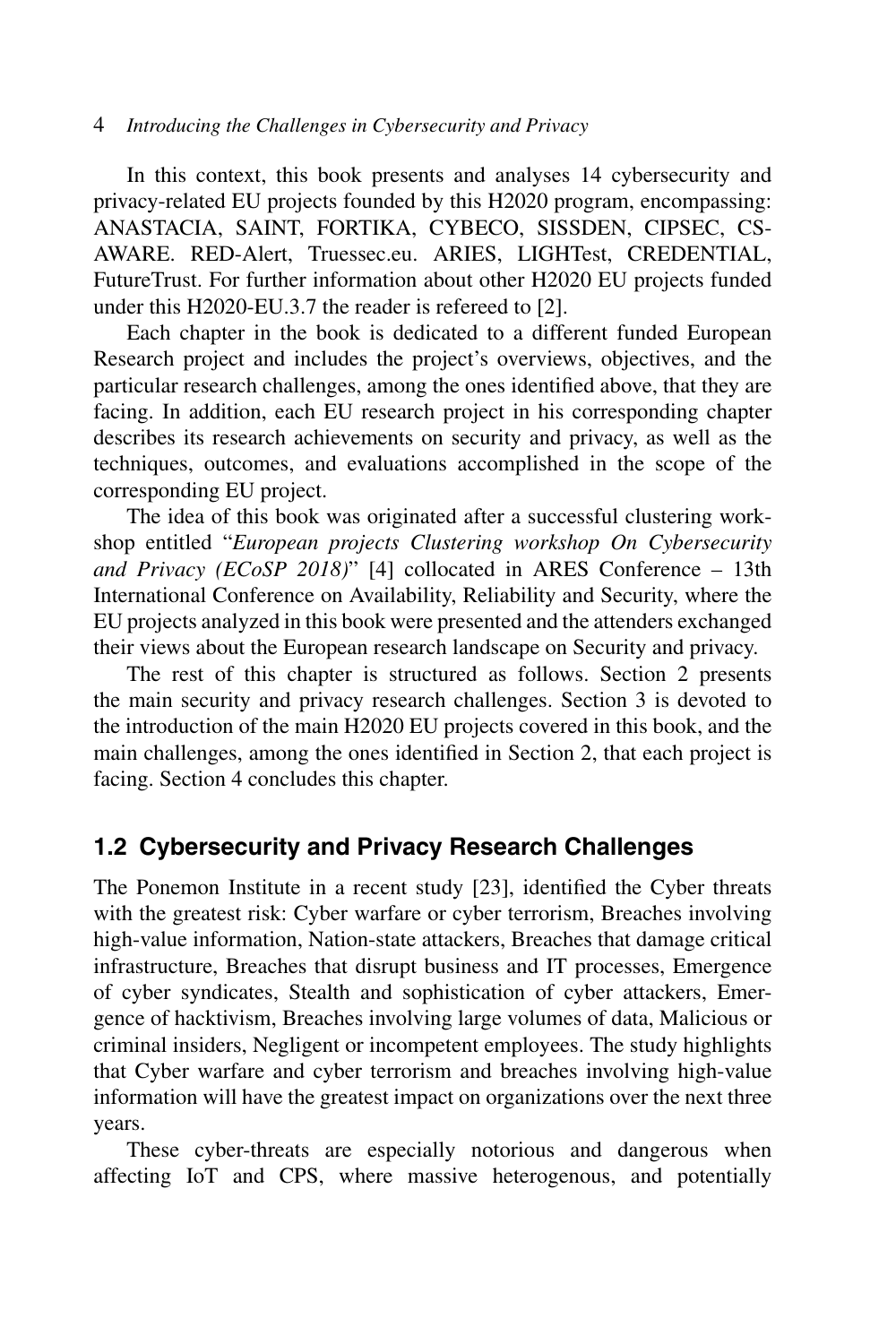constrained, things are being added to the network, meaning additional potential vulnerabilities. In this regard, Roman et al. [\[19\]](#page-19-1) identified the main "Challenges of Security & Privacy in Distributed Internet of Things". Namely, they provided and analysis of attacker models and threats and identified 7 main challenges in the design and deployment of the security mechanisms, including: Identity and Authentication, Access control, Protocol and Network Security, Privacy, Trust management, Governance, Fault tolerance.

Additionally, recently [\[22\]](#page-19-2) identified the security and privacy threats in IoT at different network layers, including the major security vulnerabilities. In that paper authors highlighted the main aspects of the IoT ecosystem, such as, having legacy systems running in these platforms, the large number of devices, dynamicity, constrained nature, which are provoking new kind of threats. Likewise, [\[25\]](#page-20-0) reviewed the IoT cybersecurity research, highlighting the data handling issues, standardization aspects, and research trends when IoT meets Cloud Computing and 5G technologies. Other research trends (Fault Tolerance Mechanism, Self-Management, IoT Forensics, Blokchain Embedded Cybersecurity Design) are also studied.

Besides, Backes et al. [\[24\]](#page-20-1) identified their 8 most important challenges in IT security research. Including, (1) Security for Autonomous Systems, (2) Security in Spite of Untrustworthy Components, (3) Security Commensurate with Risk, (4) Privacy for Big Data, (5) Economic Aspects of IT Security, (6) Behaviour-related and Human Aspects of IT Security (7) Security of Cryptographic Systems against Powerful Attacks, (8) Detection and Reaction.

The characterization presented herein includes most of those security research challenges but, unlike their work, we use another perspective and for us some of their research challenges (such as economic aspects) are out of our main challenges, as they are not such important in our classification.

The main cybersecurity and privacy research challenges identified are described below. It should be noted that order of challenges does not have any relation with the order of importance or impact of the challenges.

#### **1.2.1 Main Cybersecurity Research Challenges**

**1. Interoperable and scalable security management in heterogeneous ecosystems**

Security Management in fragmentated and heterogeneous domains is still nowadays an open research challenge. This issue is exacerbated in CPS/IoT deployments which are comprised of heterogenous disparate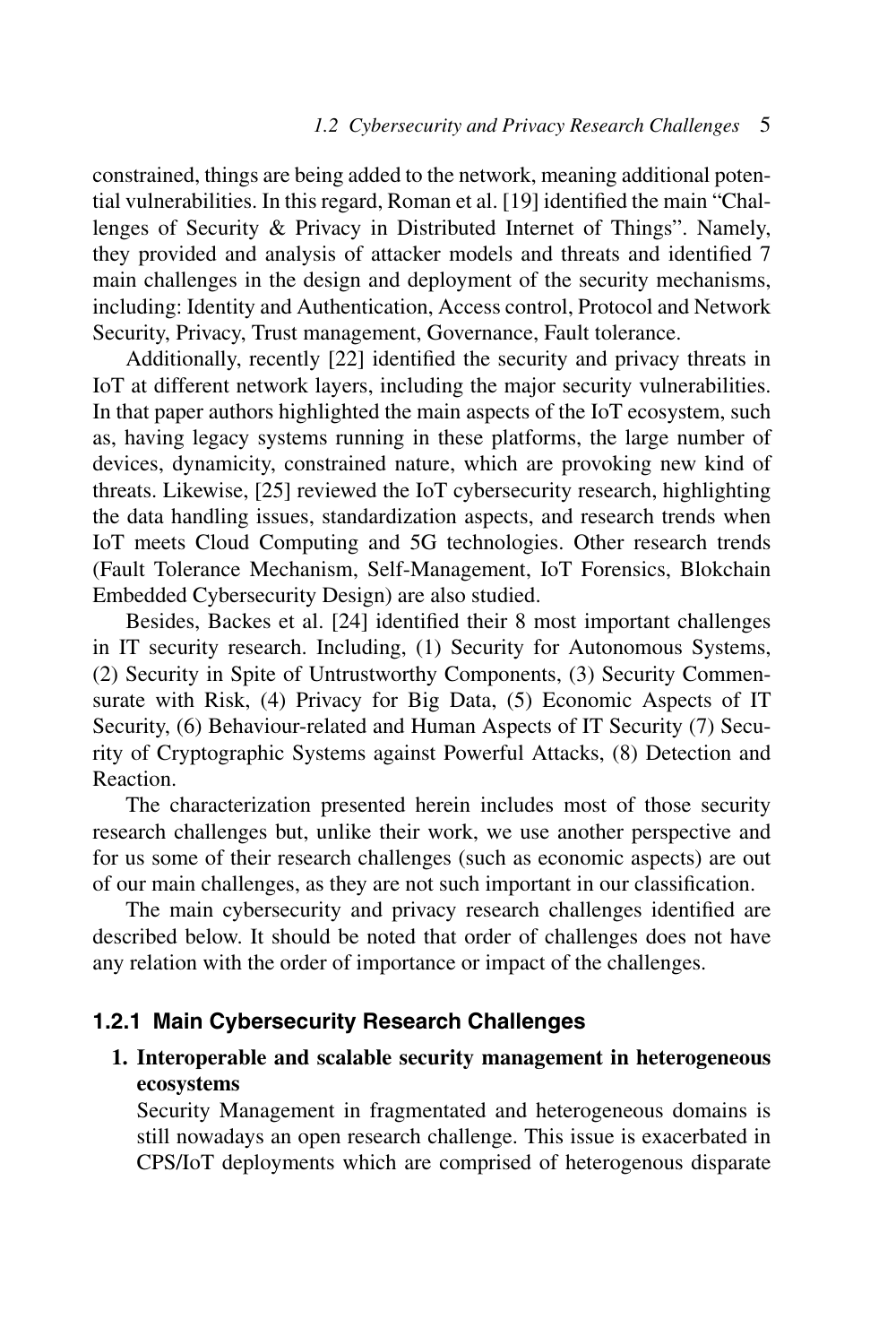kind of devices and networks protocols/systems. Security management requires a holistic approach to deal with new types of wireless network technologies (e.g. 5G), potentially constrained networks (e.g. LPWANs), protocols and systems, that need to face the management of large and scalable deployments in any segment of network: RAN, Edge, Fog or Core segments.

The definition of security management policies to deal with heterogeneity and interoperability across domains, systems and networks, introduces several challenges related to the employed security models, the language and the level of abstraction required to govern the systems. In this regard, interoperability and contextual aspects in policies, particularities of managed systems domains, policy conflicts and resolution as well as dependencies in policies, are open research challenges that need to be solved. The policies should encompass not only security/privacy policies, but also QoS/SLA policies, network management policies (e.g. slicing, traffic filtering), operational and orchestration policies.

## **2. Autonomic security orchestration and enforcement in softwarized and virtualized IoT/CPS systems and mobile networks**

- *Holistic security orchestration*: New autonomic and context-awareness security orchestrators are needed, which can choregraph and enforce quickly and dynamically the proper defence mechanism (proactively or as countermeasure), according to the circumstances, in SDN/NFVenabled systems. The orchestration will need to face the challenge to interface with diverse, heterogeneous and distributed IoT controllers, NFV-MANO (Management and Orchestration) orchestrators, Fog-Edge entities, SDN controllers, thereby enforcing dynamically the security enablers in the network/systems.
- *Virtualized and Softwarized security management*: current defences of network operators and companies are mainly based on hardware appliances. Naturally, the hardware appliances have fixed location that must be chosen by the ISP smartly. These hardware appliances can be deployed on-premises or outsourced, and the packets/flows are redirected to these hardware appliances. Using the virtualization enabled by SDN and NFV allows a quick instantiation of VMs in the adequate location. Indeed, the lack of elasticity can be easily handled by Security Virtual Network Function (VNF) functions that can be chained and placed on-demand according to the incoming attacks.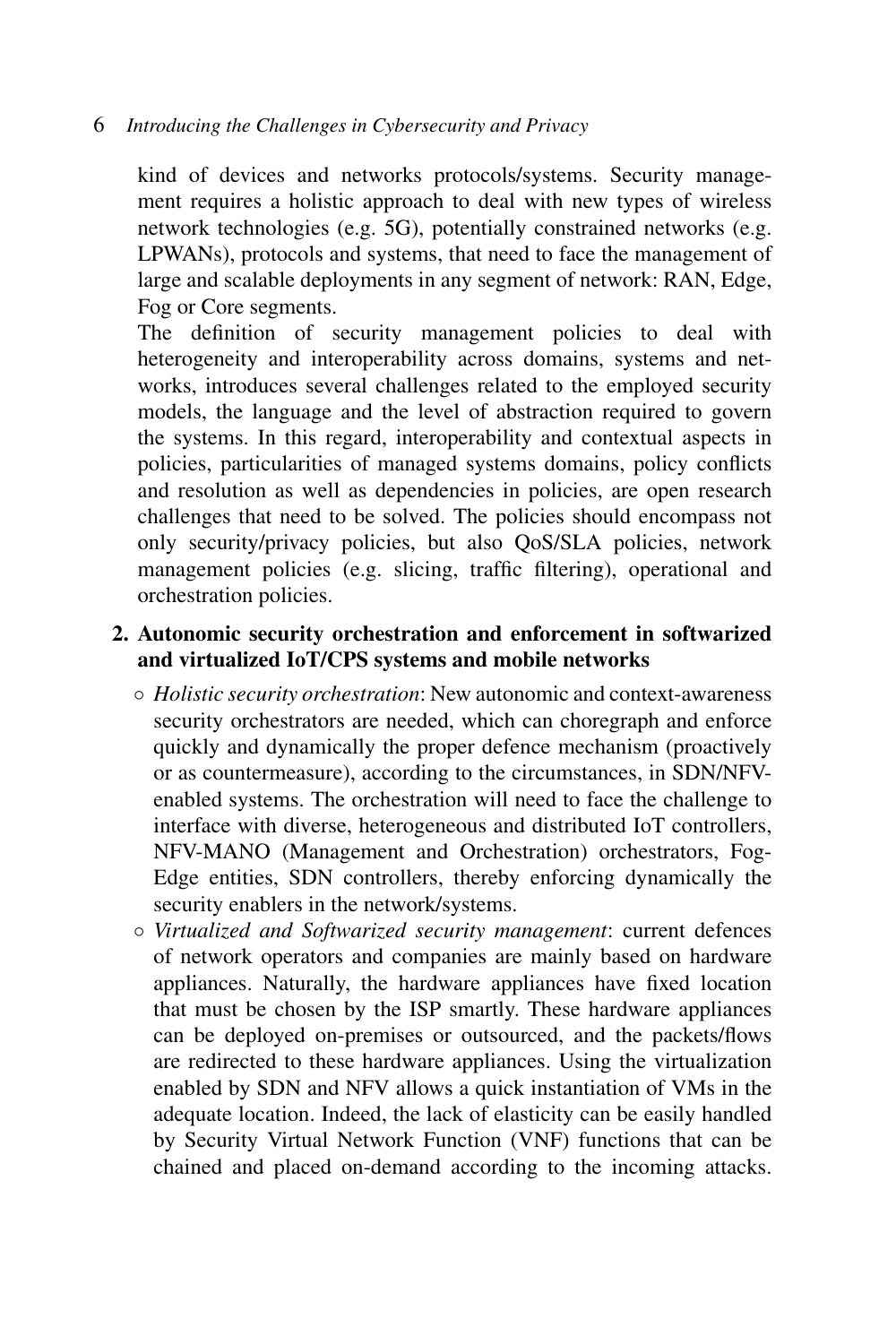However, it is challenging to manage the orchestration and placement of multiple VNFs on an NFV Infrastructure at large scale, either at the core of at the edge of the network, while dealing with scalability and security issues and additional threats that raise from the fact of using a virtualized environment.

- *Selection of the adequate mitigation plan*: and fast enforcement of the defined policies are challenging processes that require a lot of efforts and time. The orchestration and the enforcement of the adequate countermeasures in a short time, and without affecting the Quality of Service (QoS), introduce several challenges that must be duly considered. Also, the definition and enforcement of mitigation plans while reducing the deployment cost and by taking into account the limitations in existing infrastructure clouds, the system/network status and are open research questions that needs to be addressed.
- *Lightweight Security enablers and protocols for IoT/CPS systems*: Traditional security enablers and protocols, encompassing Authentication, Authorization and Accounting (AAA), Channel protection protocols, network filtering, deep packet inspection, intrusion detection..., need to be evolved and adapted to be able to be enforced and managed properly in softwarized and virtualized networks (SDN/NFV) and CPS/IoT systems. In addition, these security enablers and protocols need to be redesigned to cope with the constrained nature of distributed IoT networks, that requires lightweight cryptoprotocols and solutions to be enforced in constrained (battery, memory, cpu) devices and networks.
- *Security in 5G mMTC and mobile networks*: 5G mMTC (massive Machine-type Communications) is the key technology needed to scale up the internet of thing (IoT). However, this 5G large-scale management and orchestration raises new cybersecurity threats which requires novel security solutions, as analysed in [\[26\]](#page-20-2). 5G imports vulnerabilities and threats coming from cloud computing, virtualization and SDN/NFV technologies. Thus, it is a research challenge to deal with information transmission management, secure communication channels, new security interfaces for AAA to deal with Non-Access Spectrum (NAS) signalling, roaming security, and cope with diverse network-based mobile security threats and attacks (e.g. saturation attacks, penetration attacks, identity thief, Man-in-the-middle, scanning attaks, Hijacking, DoS attacks, Signaling storms).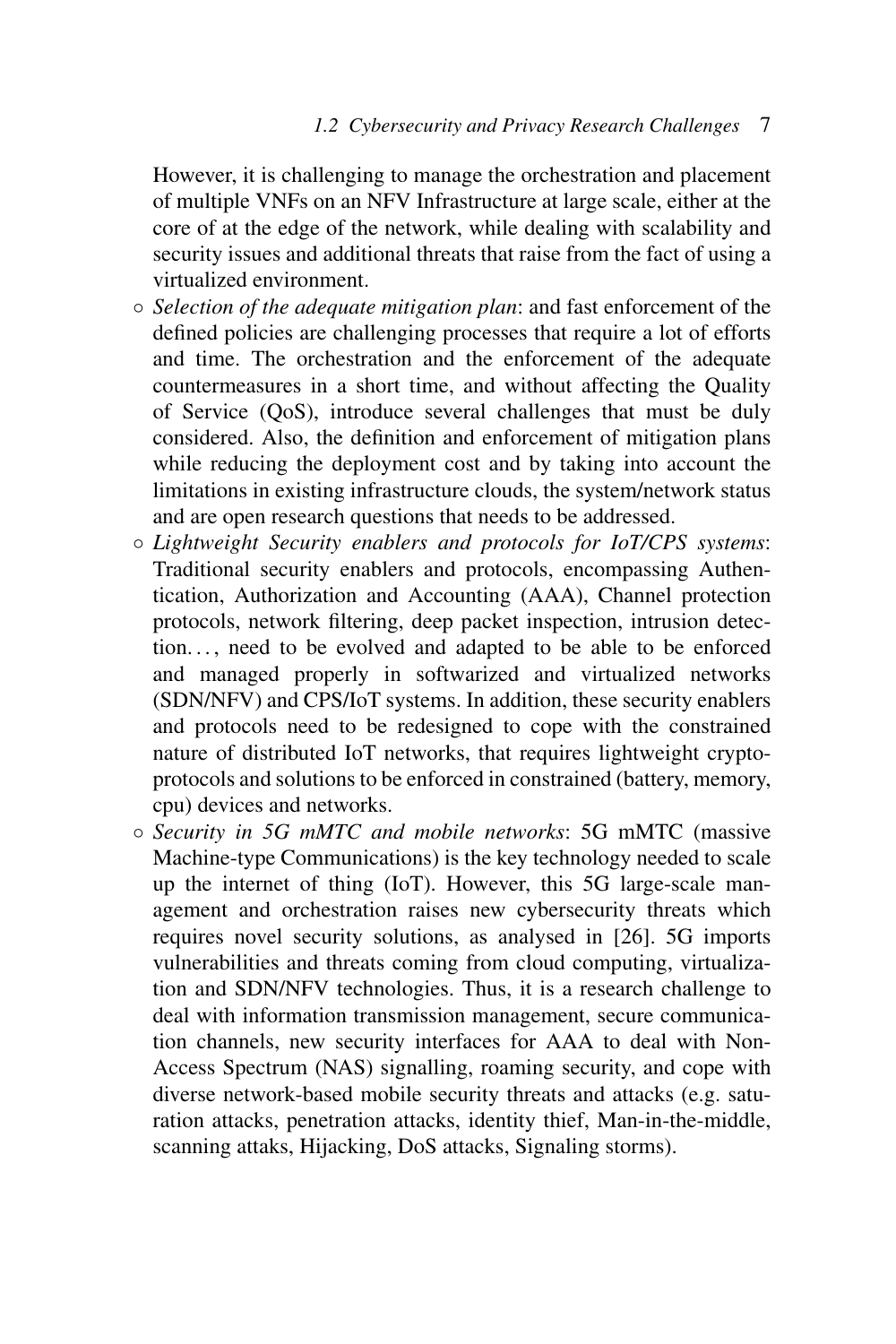#### **3. Cognitive detection and mitigation of evolving new kind of cyber-threats**

- *Dealing with evolving kind of cyberattacks*: The identification of novel types of attacks not yet identified before (e.g. unknown zero-day attacks), that can exploit IoT networks, CPS (and the consequent protection approaches to provide advanced security from last generation threats) is a key research challenge. This new kind of attacks need to be addressed following a global approach through both, signaturebased and anomaly-based detection techniques, by using artificial intelligence and Big Data analysis approaches. In the cyber physical world, the attacker's goal is to disrupt both the normal operations of the CPS, e.g. sensor readings, safety limits violation, status reports, safety compliance violation etc. and communication flows among devices. The continued rise of cyber-attacks together with the evolving skills of the attackers, and inefficiency of the traditional security algorithms to defend against advanced and sophisticated attacks such as DDoS, slow DoS and zero-day, demand the development of novel defence and resilient detection techniques.
- *Monitoring in heterogenous ICT systems*. Cybersecurity handling, especially in Critical systems, Cyber Physical Systems and IoT networks introduces challenges due the restrictions and constrained nature of these kind of devices and networks. New tools, for network scanning (including encrypted traffic), analysis of digital forensics and pen testing as well as innovative algorithms and techniques (e.g. machine learning) are needed to perform security analysis.
- *Real-time incident detection and analysis*: Incident analysis should be supported by risk models that follows a multidimensional approach, performing evaluation of incidents that combines several factors (such as, for instance, incident severity, criticality of assets affected, global risk associated to the incident or cost of potential mitigations among others) to decide, if needed, dynamically the most convenient mitigation plan to enforce. It should cover, threat analysis, data fusion and correlation from different sources different types of events to detect hidden relations and thus identify potential threats.
- *Cyber situational-awareness, self-learning and dynamic reaction for self-healing, self-repair and self-protection capabilities*: Management and Control systems as well as Autonomous systems, such as for instance, drones, smart objects, self-driving cars, robots, etc, will need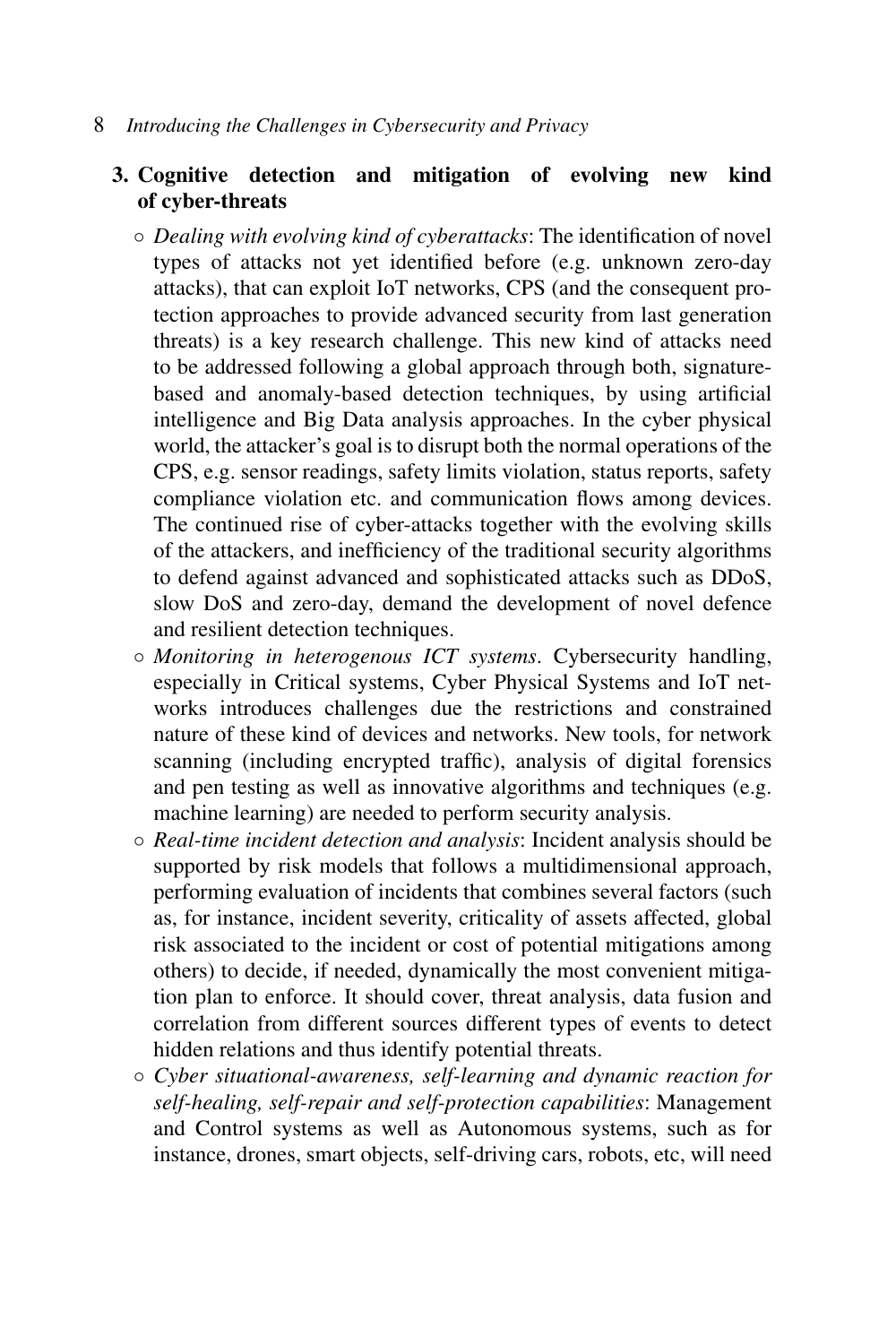to perform self-learning to make proper intelligent decisions based on current real-time situation. However, those autonomous systems could be manipulated when sensing the external world, and therefore, assessing the quality of the potential sensed environment is a challenge. In addition, upcoming cybersecurity frameworks and systems should face the challenge of countering dynamically cyberattacks according to contextual and evolving conditions, thereby providing self-healing, self-repair and self-protection capabilities. This will allow to diagnose and enforce proper defence mechanism and mitigate threats autonomously.

◦ *Cognitive big data analysis of systems/networks, services, social networks and cybersecurity intelligence information to counter cyberthreats*: To meet this challenge an interdisciplinary approach should be followed, performing cognitive science, communications, computational linguistics, discourse processing, language studies and social psychology. Upcoming cybersecurity solutions should meet the challenge of combing diverse technologies, such for instance, IA algorithms, Machine Learning (ML), CEP (Complex Event Processing), SNA (Social Network Analysis) and NLP (Natural Language processing) to assess systems data/events, social features in communications used by terrorist organizations, in order to increase security levels and counter cyber-threats.

#### **4. Dynamic risk assessment and evaluation of cybersecurity, trustworthiness levels and legal compliance of ICT systems**

New models are needed to quantify in real time, according to the context, the trustworthiness, of new kind of devices-system-networks, compute the risk associated to an ICT system and evaluate the security and privacy legal compliance. Risk evaluation should be performed through an interdisciplinary approach including not only technological, but also legal and socio-ethical perspectives. Relevant metrics need to be established for cybersecurity economic analysis, cybersecurity and cybercrime market. The risk evaluation should consider automated analysis, for behavioural, social analysis, cybersecurity risk and cost assessment. In this regard, another challenge is to make this risk analysis usable and easy interpretable for administrators and stakeholders, through short and long terms actions and recommendations.

Another related challenge is to kept users informed about the trustworthiness levels of their application and servers, according to multi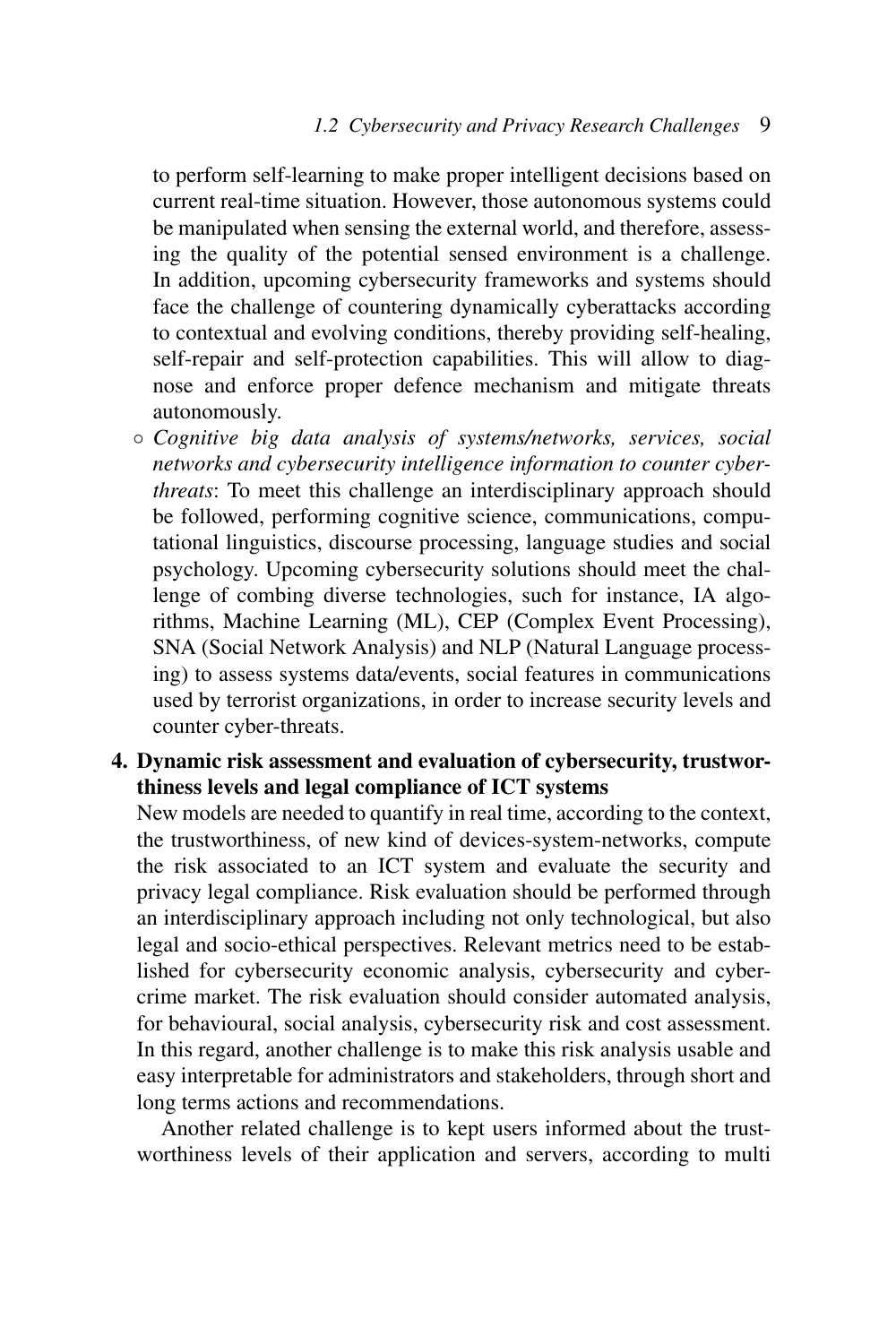factor criteria, encompassing sociocultural, legal, ethical, technological and business while paying due attention to the protection of Human Rights. Proper recommendations about certification and labelling of ICT products and services should be automatically inferred, that will foster trust among citizens that use them.

## **5. Digital forensics handling, security intelligence and incident information exchange**

An important cybersecurity challenge is to improve levels of collaboration between cooperative and regulatory approaches for information sharing in order to enhance cybersecurity and mitigate the risk and the impact of cyber-attacks. In this regard, new standards, models, protocols are needed to achieve interoperability for effective collaboration between operational teams including Law Enforcement Agencies, CSIRTs, Organization, through automated exchange of cybercrime data, including source Open Source Intelligence (OSINT) data sources, thereby allowing sharing the own system cyber-situational awareness information with the external entities in an effective way. In addition, another challenge is to perform automatic application and enforcement of data sharing in an interoperable manner that can feed the incident analysis, which ultimately, can help in the cybersecurity decision support making.

#### **6. Cybersecurity and privacy tools for end-users and SMEs. The usability and human factor challenges**

Individuals, SMEs, local administrators and related end-users are overwhelmed with the complexity of cybersecurity and privacy aspects, which obstructs proper decision making and digital technology usage. These kinds of users cannot dedicate enough effort and resources to invest in security personnel and cybersecurity products or services. User-friendly and automated cybersecurity unified tools need to implemented targeting (potential inexpert) final users, so that they can face cybersecurity threats and manage properly security configurations. The human factor is one of the most problems when it comes to security management, as it can easily generate new security gaps. Most of the cyber-attacks such as ramsonware, physing, identity chief, etc, are originated by the end-user. Thus, the human factor needs to be handled by cybersecurity frameworks and tools in order to increase system resilience against end-users' and operators' errors.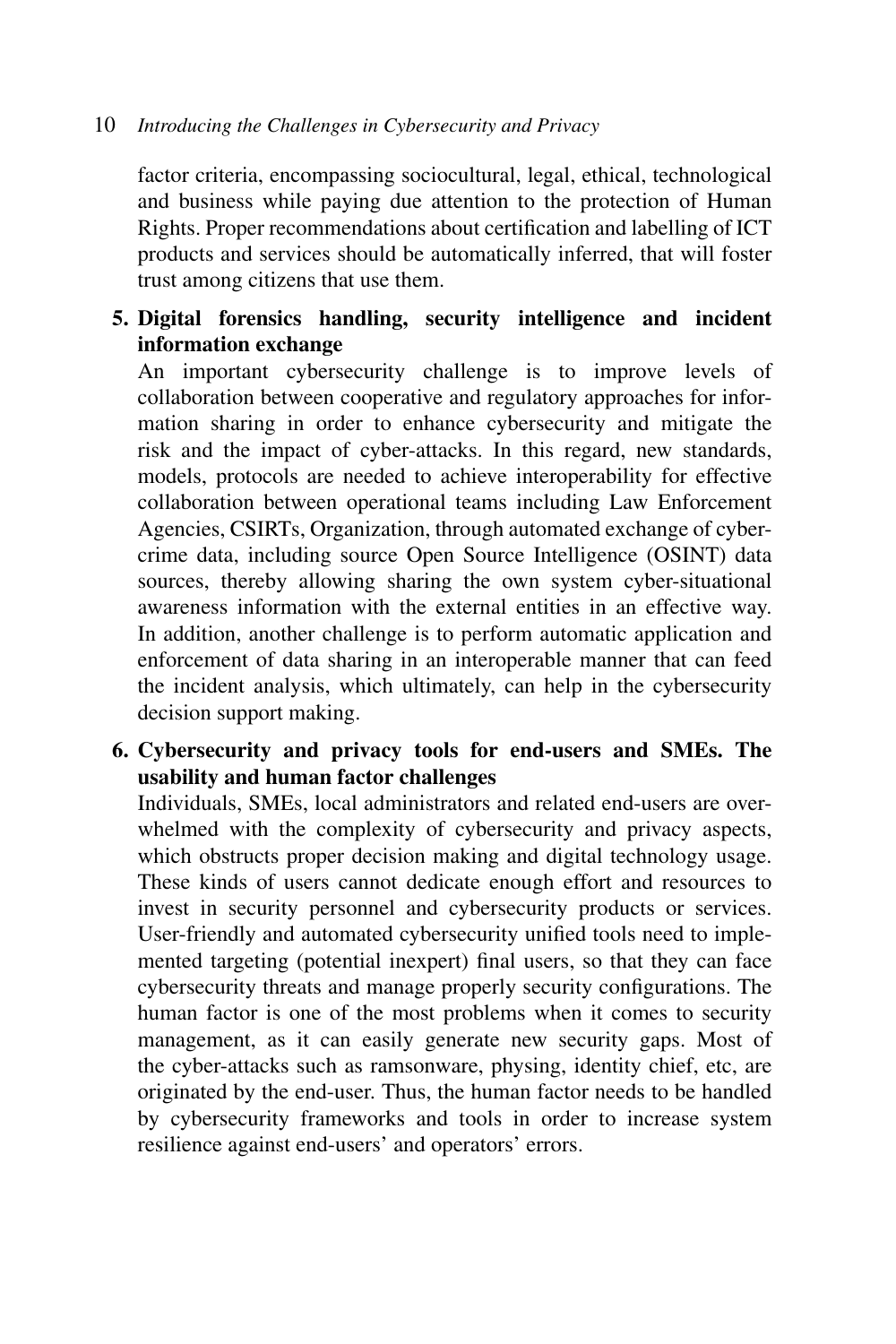# **1.2.2 Privacy and Trust Related Research Challenges**

**7. Reliable and privacy-preserving physical and virtual identity management**

Identity management Systems require new security and privacy mechanisms that can holistically manage user's/object's privacy, IDproofing techniques based on multiple biometrics, strong authentication, usage of breeder documents (e.g. eID, ePassports), while ensuring privacy-by-default, unlikability, anonymity, federation support, nonreputation and self-sovereign IdM management. The challenge is to manage properly those features for mobile, online or physical/faceto face scenarios, while maintaining usability and compliance with regulation e.g. GDPR (General Data Protection Regulations)[GDPR] and eIDAS [\[21\]](#page-19-3). This will allow ultimately to reduce identity-theft and related cybercrimes.

In this context, another challenge arises from the extension of global identity management and AAA to *anything* deployments, managing efficiently identities and access control of new kinds of autonomous Systems, such as, IoT smart objects, self-driving cars, robots, humanoids, drones, etc. that requires new evolved algorithms, protocols and systems.

# **8. Efficient and secure cryptographic mechanisms to strengthen confidentiality and privacy**

- *Confidentiality and privacy in distributed systems*: End-to-end encryption of shared data, in transit and in rest, while maintaining usability and efficiency on the end-user side is an open research challenge that still needs to be covered effectively to protect user's privacy. In this sense, new techniques, algorithms and protocols, e.g. those based on proxy re-encryption, are needed to reinforce security/privacy while outsourcing the computation to Cloud wallets to minimize user's risks in protecting crypto-material. In addition, new crypto-privacy techniques are needed to guarantee authenticity on the data through novel signatures schemes.
- *Data anonymization and secure data sharing*: All exchanged data should be encrypted, without intermediate entities such as proxies or cloud-providers being able to access the user's data. Data minimization and privacy-by-default properties, above all, in emerging distributed deployments needs to be guaranteed. Thus, novel cryptoprivacy protocols, mechanism and systems, such as those based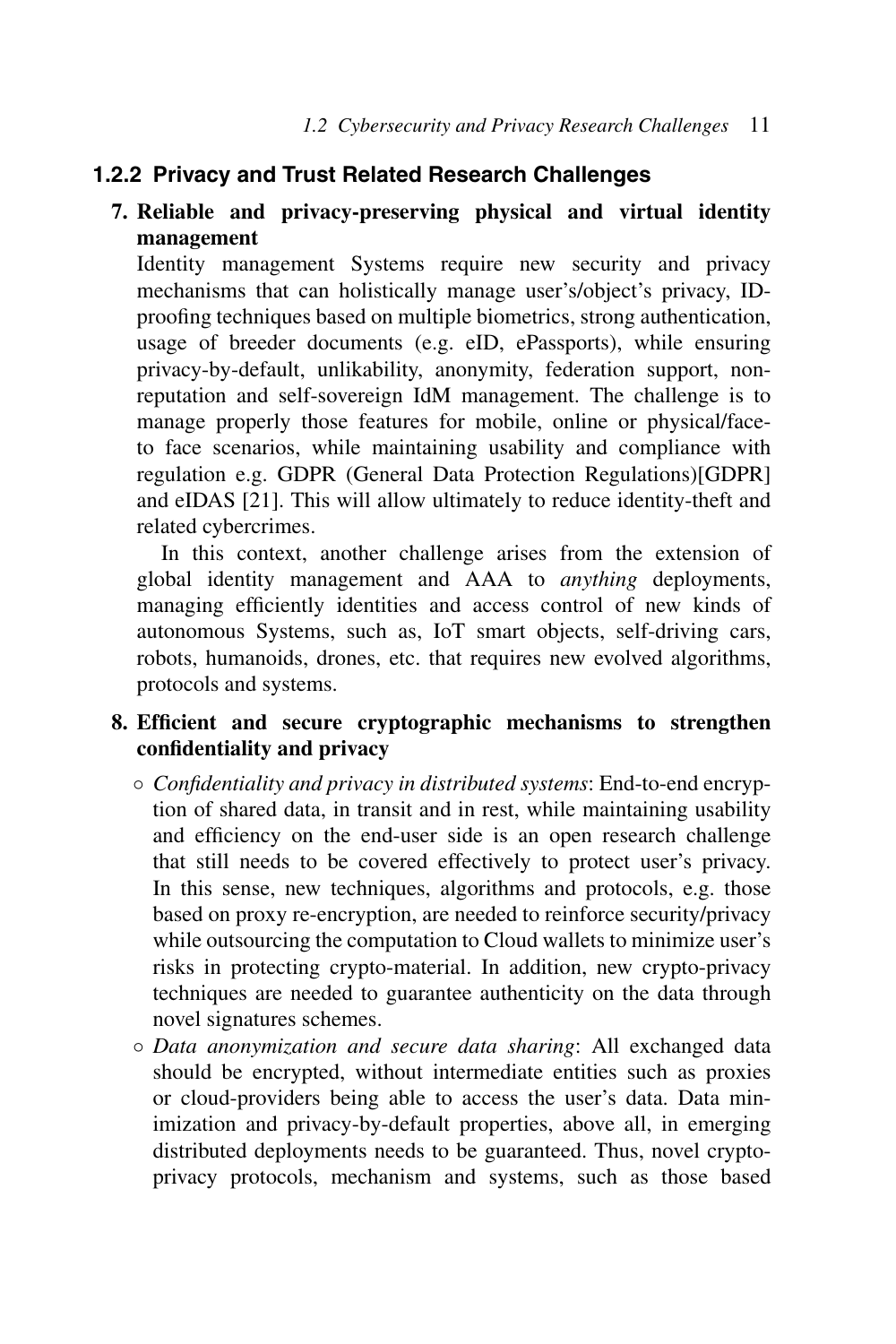on Zero-knowledge proofs, are needed to ensure anonymity, minimal disclosure of personal information, above all in public Clouds, ledgers and mobiles, while ensuring the user's rights laid out in GDPR.

- *Big data privacy*: Data analytics raises new concerns about privacy preservation, as the possible dynamic combination of large data coming from diverse sources can undermine anonymity, pseudonimity properties that can be given for granted in a single domain. This challenge is especially relevant in critical sectors (eHealth, eBanking), distributed systems that will handle massive user data, e.g. blockchains, ledgers, and social networks. Therefore, new technologies to enforce efficient privacy protection are needed, as a response of a new collaborative privacy-assessment mechanisms.
- *Crypto-resilience to brute-force attacks*: Quantum computing technology is making possible new risks and threats, as most of current encryption and signature algorithms will not be fully secure against brute-force attacks perpetrated by quantum computers. In this sense, new cryptographic algorithms are needed to be resilient to brute-force attacks using quantum computing.

#### **9. Global trust management of eID and related services**

There is a need of a Global, trusted, open and scalable infrastructure where authorities can publish their trust information to certify trustworthy electronic identities, so that rest of stakeholders, including public sector, private companies, and citizens can verify automatically trust in electronic transactions, while hiding the complexity of dealing with heterogenous formats and protocols.

This challenging Global Trust System should deal with issues such as unified data model, rights delegation, trust policy language, claims discovery to make the system interoperable accessible for everyone, while facilitating, at the same time, the use of eID and electronic signature technology in real world applications. This global trust management infrastructure should leverage the eIDAS trust scheme laid out in Regulation (EU)  $N°910/2014$  [\[21\]](#page-19-3), extending the European Trust Service Status List (TSL) infrastructure towards a "Global Trust List".

**10. Privacy assessment, run-time evaluation of the quality of security and privacy risks** There is a need of evaluation tools and methods to assess whether an application or a service is compliant with privacy and personal data protection principles, as well as quantitative and qualitative run-time evaluation of the quality of security and privacy risks.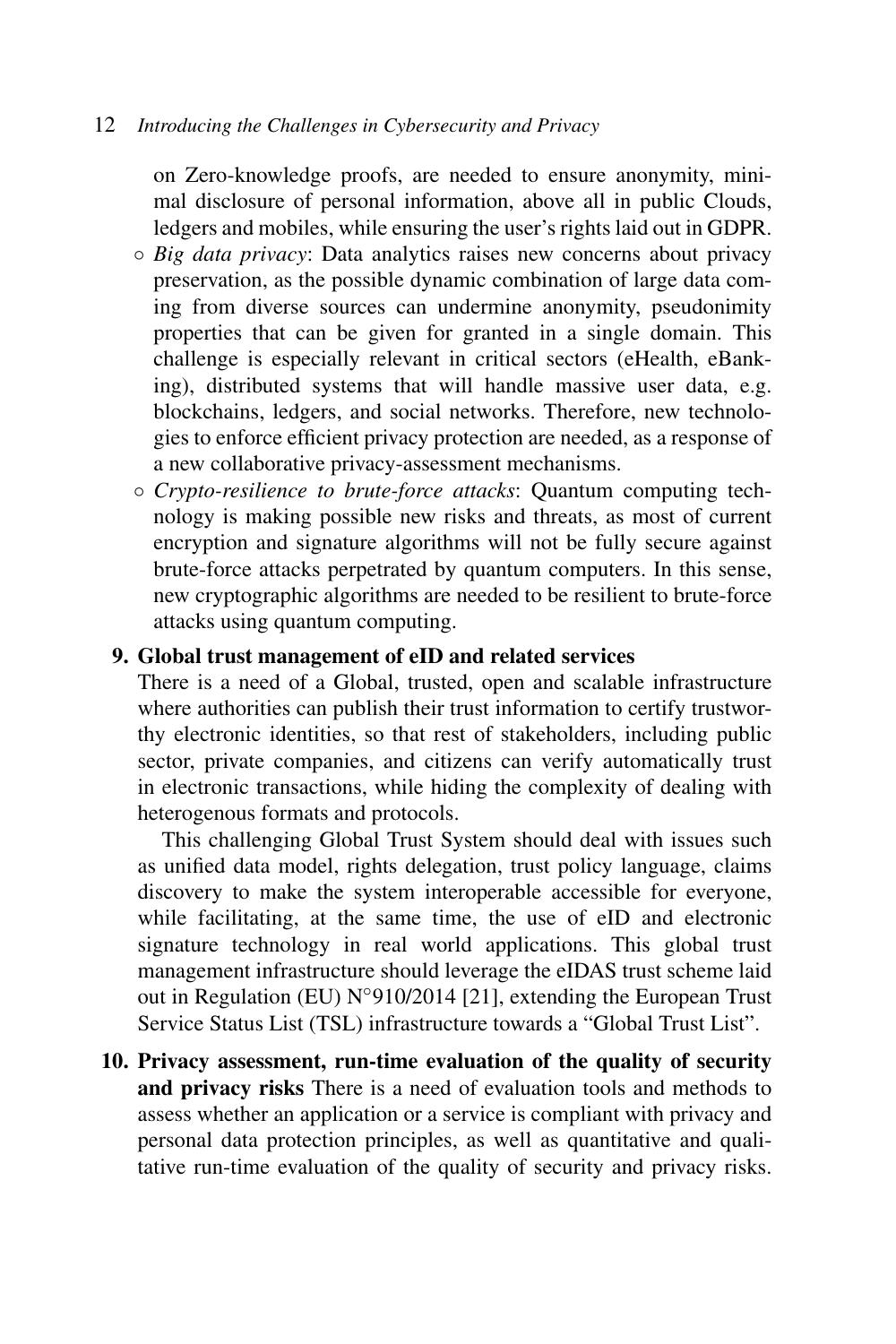In this sense, novel Dynamic Security and Privacy Seals (DSPS) are needed to increase trust in the system, by combining ISO, legal norms and security and privacy standards with deep technical monitoring integration, in order to provide a user-friendly and synthetic view of the overall system trust ability. In this regard, it is challenging to integrate and enhance the alerts generated by the underlying systems with direct technical and organizational feedback from the end-user. These novel kinds of seals would come up with legally valid and non-repudiable proof of compliance of the system with legal or contractual securityprivacy requirements, which can be easily managed and visualized by the user.

# **1.3 H2020 Projects Facing the Challenges**

#### **1.3.1 Cybersecurity Related Projects Addressing the Challenges**

- **ANASTACIA** [\[5\]](#page-18-4) (Chapter 02): ANASTACIA is researching, developing and demonstrating a holistic solution enabling trust and security by-design for Cyber Physical Systems (CPS) based on IoT and Cloud architectures. ANASTACIA cybersecurity framework provides self-protection, self-healing and self-repair capabilities through novel enablers and components. The framework dynamically orchestrates and deploys security policies and actions that can be instantiated on local agents. Thus, security is enforced in different kinds of devices and heterogeneous networks, e.g. IoT – or SDN/NFV – based networks. The framework has been designed in full compliance to SDN/NFV standards as specified by ETSI NFV and OFN SDN, respectively. Therefore, Anastacia is addressing challenges #1, #2, #3 and #4 enumerated in Section 2.1
- **SAINT** [\[6\]](#page-18-5) (Chapter 03): "SAINT analyses and identifies incentives to improve levels of collaboration between cooperative and regulatory approaches to information sharing. SAINT is designing new methodologies for the development of an ongoing and searchable public database of cybersecurity indicators and open source intelligence. Comparative analysis of cyber-crime victims and stakeholders within a framework of qualitative social science methodologies deliver valuable evidences and advance knowledge on privacy issues and deep web practices. SAINT defines innovative models, algorithms and automated framework for cost-benefit analysis and estimation of tangible and intangible costs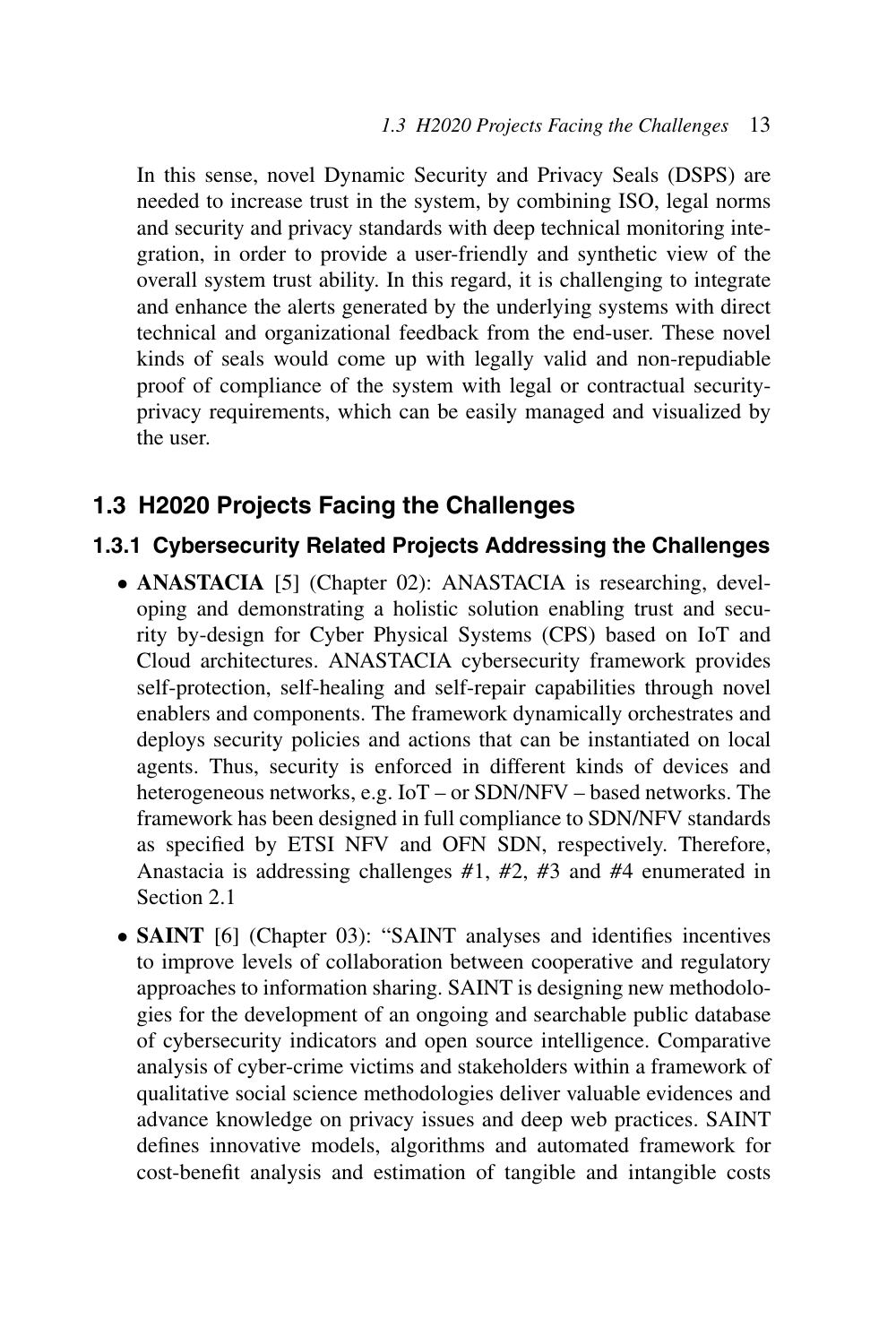for optimal risk and investment incentives". Thus, SAINT is mainly focusing on challenge #5 enumerated in Section 2.1.

- **FORTIKA** [\[7\]](#page-18-6) (Chapter 04): "The project is designing and implementing a security 'seal' specially devised for small and mediumsized companies that will strengthen trust and facilitate further adoption of digital technologies. The project is implementing robust, resilient and effective cybersecurity solutions to be customized for each individual enterprise's evolving needs and can also speedily adapt/respond to the changing cyber threat landscape". Therefore, FORTIKA is mainly focusing on challenges #2 and #6 of those described in Section 2.1.
- **CYBECO** [\[8\]](#page-18-7) (Chapter 05): "CYBECO focuses on two mains aspects to deal with cyber-insurance from a Behavioural Choice Perspective: (1) including cyber threat behaviour through adversarial risk analysis to support insurance companies in estimating risks and setting premiums and (2) using behavioural experiments to improve IT owners' cybersecurity decisions. Therefore, CYBECO facilitates risk-based cybersecurity investments supporting insurers in their cyber offerings through a risk management modelling framework and tool." Therefore, SAINT is mainly focusing on challenge #4 of Section 2.1.
- **SISSDEN** [\[9\]](#page-18-8) (Chapter 06): "SISSDEN is intended to improve the cyber security through development of situational awareness and sharing of actionable information. The passive threat data collection mechanism is complemented by behavioural analysis of malware and multiple external data sources. Actionable information produced by SISSDEN provides no-cost victim notification and remediation via organizations such as CERTs, ISPs, hosting providers and LEAs such as EC3. The main goal of the project is the creation of multiple high-quality feeds of actionable security information that can be used for remediation purposes and for proactive tightening of computer defences. This is achieved through the development and deployment of a distributed sensor network based on state-of-the-art honeypot and darknet technologies, the creation of a high-throughput data processing centre, and provisioning of indepth analytics, metrics and reference datasets of the collected data." Therefore, SISSDEN is mainly focusing on challenge #5 of Section 2.1.
- **CIPSEC** [\[10\]](#page-18-9) (Chapter 07): "CIPSEC aims to create a unified security framework that orchestrates state-of-the-art heterogeneous security products to offer high levels of protection in IT (information technology)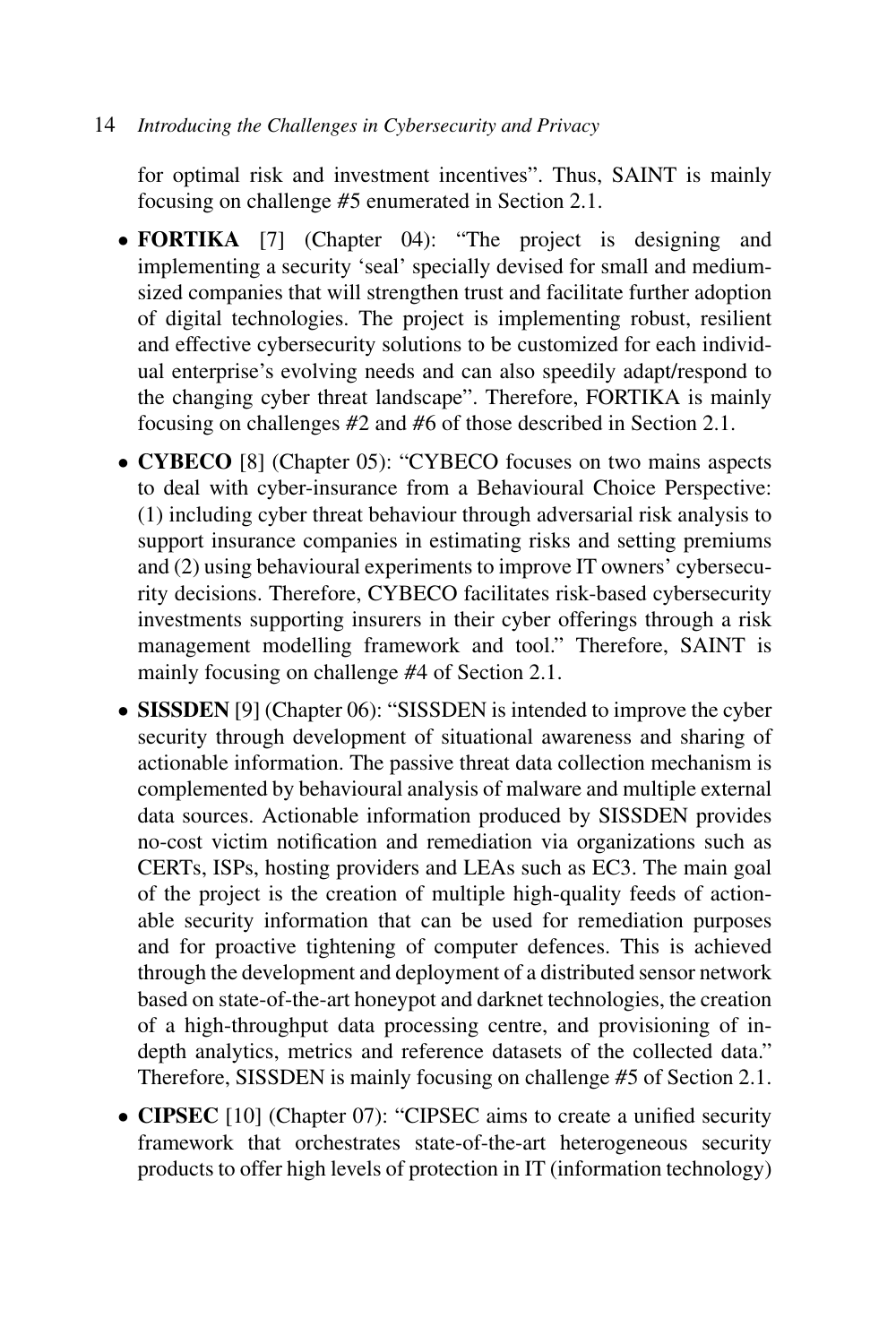and OT (operational technology) departments of CIs, also offering a complete security ecosystem of additional services. These services include vulnerability tests and recommendations, key personnel training courses, public-private partnerships (PPPs), forensics analysis, standardization activities and analysis against cascading effects." CIPSEC is mainly focusing on challenge #3, #4 and #5 of Section 2.1.

- **CS-AWARE** [\[11\]](#page-18-10) (Chapter 08): CS-AWARE aims to increase the automation of cybersecurity awareness approaches, by collecting cybersecurity relevant information from sources both inside and outside of monitored local public administrations (LPA) systems, performing advanced big data analysis to set this information in context for detecting and classifying threats and to detect relevant mitigation or prevention strategies. CS-AWARE aims to advance the function of a classical decision support system by enabling supervised system self-healing in cases where clear mitigation or prevention strategies for a specific threat could be detected. CS-AWARE is built around this concept and relies on cybersecurity information being shared by relevant authorities in order to enhance awareness capabilities. At the same time, CS-AWARE enables system operators to share incidents with relevant authorities to help protect the larger community from similar incidents. CS-AWARE is mainly focusing on challenge #5 of Section 2.1.
- **RED-Alert** [\[12\]](#page-19-4) (Chapter 09): "RED-Alert has built a complete software toolkit to support LEAs in the fight against the use of social media by terrorist organizations for conducting online propaganda, fundraising, recruitment and mobilization of members, planning and coordination of actions, as well as data manipulation and misinformation. The project aims to cover a wide range of social media channels used by terrorist groups to disseminate their content which will be analysed by the RED-Alert solution to support LEAs to take coordinated action in real time but having as a primordial condition preserving the privacy of citizens." RED-Alert is mainly focusing on challenge #3 of Section 2.1.
- **Truessec.eu** [\[13\]](#page-19-5) (Chapter 10): "The main goal of TRUESSEC project is to foster trust and confidence in new and emerging ICT products and services throughout Europe by encouraging the use of assurance and certification processes that consider multidisciplinary aspects such as sociocultural, legal, ethical, technological and business while paying due attention to the protection of Human Rights." Therefore, TRUESSEC is mainly addressing challenge #4.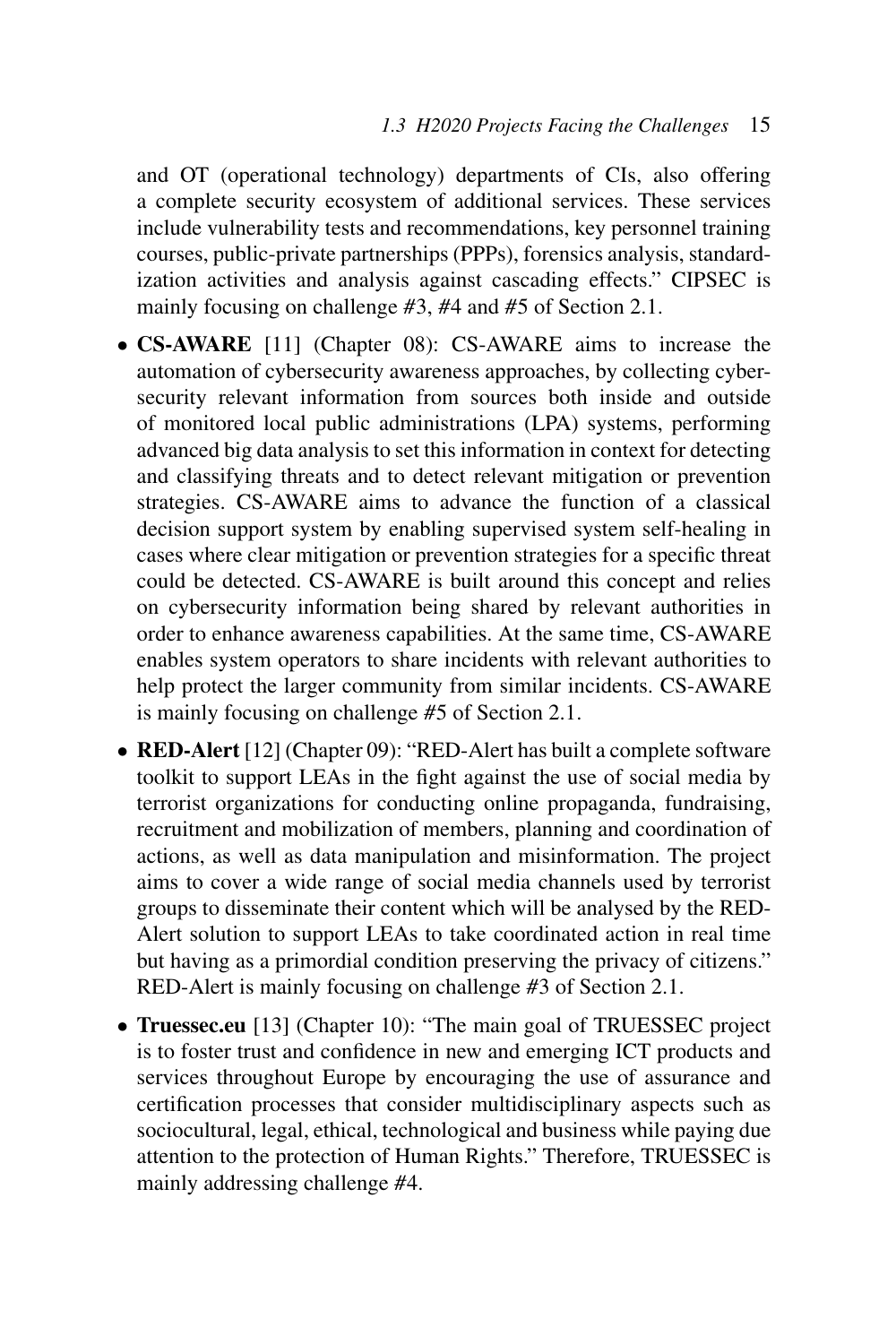| 16 Introducing the Challenges in Cybersecurity and Privacy |  |  |  |  |  |  |
|------------------------------------------------------------|--|--|--|--|--|--|
|------------------------------------------------------------|--|--|--|--|--|--|

|                |                                                                                                                                    | EU projects addressing                              |
|----------------|------------------------------------------------------------------------------------------------------------------------------------|-----------------------------------------------------|
| Challenge ID   | Name                                                                                                                               | the challenge                                       |
|                | Interoperable and scalable security management<br>in heterogeneous ecosystems                                                      | <b>ANASTACIA</b>                                    |
| $\overline{2}$ | Autonomic Security orchestration and<br>enforcement in softwarized and virtualized<br>IoT/CPS systems and mobile environments      | ANASTACIA.<br>FORTIKA, CIPSEC                       |
| $\mathcal{F}$  | Cognitive detection and mitigation of evolving<br>new kind of cyber-threats                                                        | ANASTACIA,<br>CIPSEC, CS-AWARE,<br><b>RED-ALERT</b> |
| $\overline{4}$ | Dynamic Risk assessment and evaluation of<br>cybersecurity, trustworthiness levels, privacy and<br>legal compliance of ICT systems | CYBECO, CIPSEC,<br>TRUESSEC,<br>ANASTACIA           |
| 5              | Digital Forensics handling, security intelligent<br>and incident information exchange                                              | SIESSDEN, SAINT,<br>CIPSEC, CS-AWARE                |
| 6              | Cybersecurity and privacy tools for end-users and<br>SMEs. The usability and human factor challenges                               | <b>FORTIKA</b>                                      |

**Table 1.1** Main cybersecurity research challenges and related EU project's

Table 1.1 recaps the main cybersecurity research challenges presented in Section 1.2.1 and links them with the EU project's, presented in this section, that are addressing those challenges.

# **1.3.2 H2020 Projects Addressing the Privacy and Trust Related Challenges**

- **ARIES** [\[14\]](#page-19-6) (Chapter 11): Aries aims to set up a reliable identity ecosystem encompassing technologies, processes and security features that ensure highest levels of quality in secure credentials for highly secure and privacy-respecting physical and virtual identity management processes with the specific aim to tangibly achieve a reduction in levels of identity fraud, theft, wrong identity and associated crimes. The ecosystem is strengthening the link between physical documents linked to the biometric identity and the digital (online and mobile) identity.
- **LIGHTest** [\[15\]](#page-19-7) (Chapter 12): LIGHTest project aims to set-up a global trust infrastructure where authorities can publish their trust information. Thus, member states can use infrastructure to publish lists of qualified trust services, while private companies can establish trust in different sectors, such as, inter-banking, international trade, shipping, business reputation and credit rating. Then, different entities can query this trust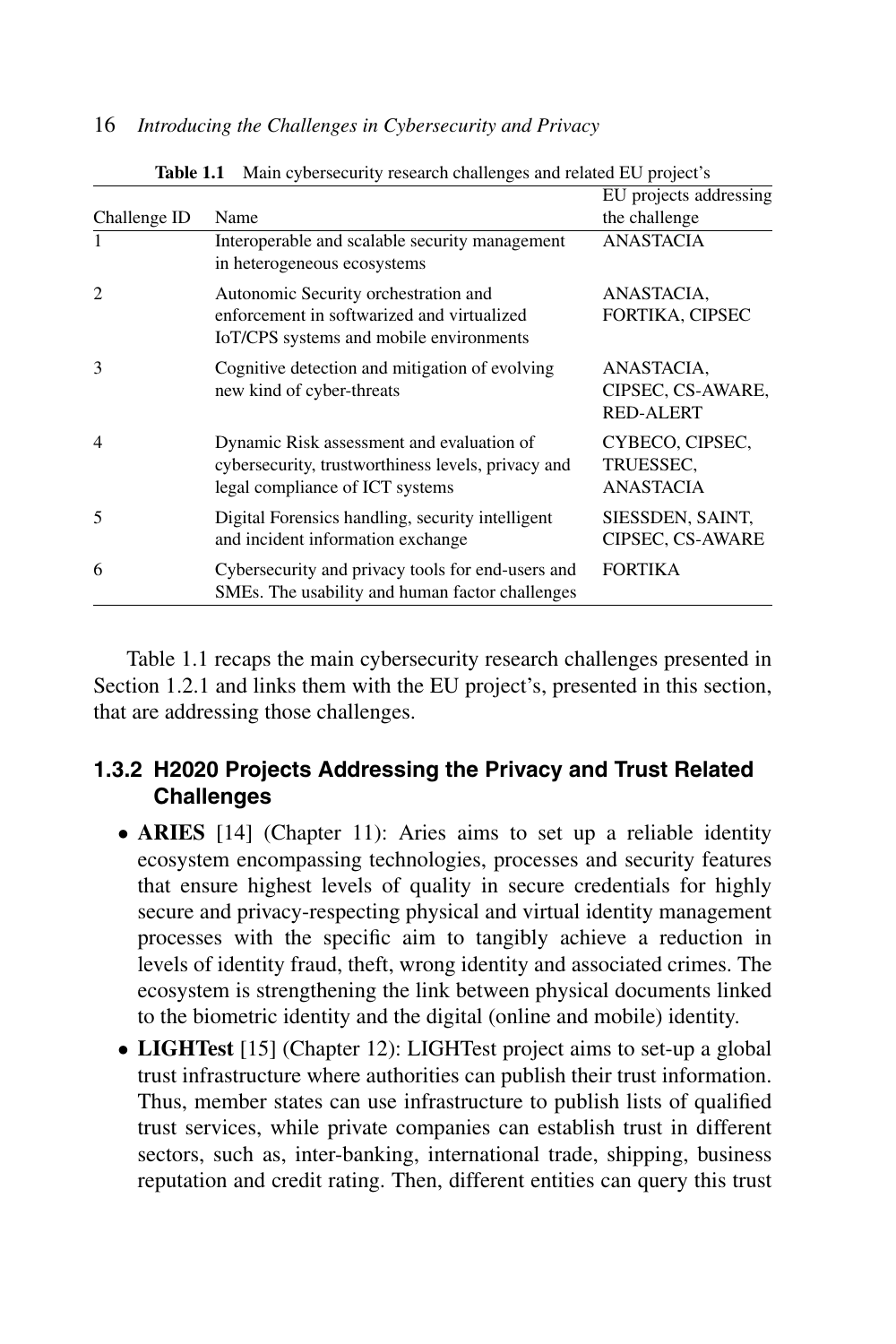information to verify trust in simple signed documents or multi-faceted complex transactions.

- **CREDENTIAL** [\[16\]](#page-19-8) (Chapter 13): CREDENTIAL project has developed a cloud-based service for identity provisioning and data sharing. On the one hand, it offers high confidentiality and privacy guarantees to the data owner, while, on the other hand, it offers high authenticity guarantees to the receiver. CREDENTIAL integrates advanced cryptographic mechanisms into standardized authentication protocols. The solution has proved high user convenience, strong security, and practical efficiency.
- **FutureTrust** [\[17\]](#page-19-9) (Chapter 14): The FutureTrust project aims to develop a comprehensive Open Source validation service as well as a scalable preservation service for electronic signatures and will provide components for the eID-based application for qualified certificates across borders, and for the trustworthy creation of remote signatures and seals in a mobile environment. Furthermore, the FutureTrust project extends and generalize existing trust management concepts to build a "Global Trust List", which allows to maintain trust anchors and metadata for trust services and eID related services around the globe.
- **LEPS** [\[18\]](#page-19-10) (Chapter 15): LEPS project aims to "validate and facilitate the connectivity options to recently established eIDAS ecosystem, which provides this trusted environment with legal, organisational and technical guarantees already in place. Strategies have been devised to reduce SP implementation costs for this connectivity to eIDAS technical infrastructure". The project has implemented integrated and validated the solution in Pilots of two EU countries.

Table 1.2 summarizes the main privacy-related research challenges presented in Section 1.2.2 and links them with the EU project's, presented in this section, that are addressing those challenges.

| Challenge      |                                                                                            | EU projects addressing |  |  |  |
|----------------|--------------------------------------------------------------------------------------------|------------------------|--|--|--|
| ID             | Name                                                                                       | the challenge          |  |  |  |
| $\overline{7}$ | Reliable and privacy-preserving physical and virtual<br>identity management                | ARIES, LEPS            |  |  |  |
| 8              | Efficient and secure cryptographic mechanisms to<br>strengthen confidentiality and privacy | <b>CREDENTIAL</b>      |  |  |  |
| $\mathbf Q$    | Global trust management of eID and related services                                        | LIGHTest, Future Trust |  |  |  |
| 10             | Privacy assessment, run-time evaluation of the quality<br>of security and privacy risks    | <b>ANASTACIA</b>       |  |  |  |

**Table 1.2** Main Privacy related research challenges and related EU projects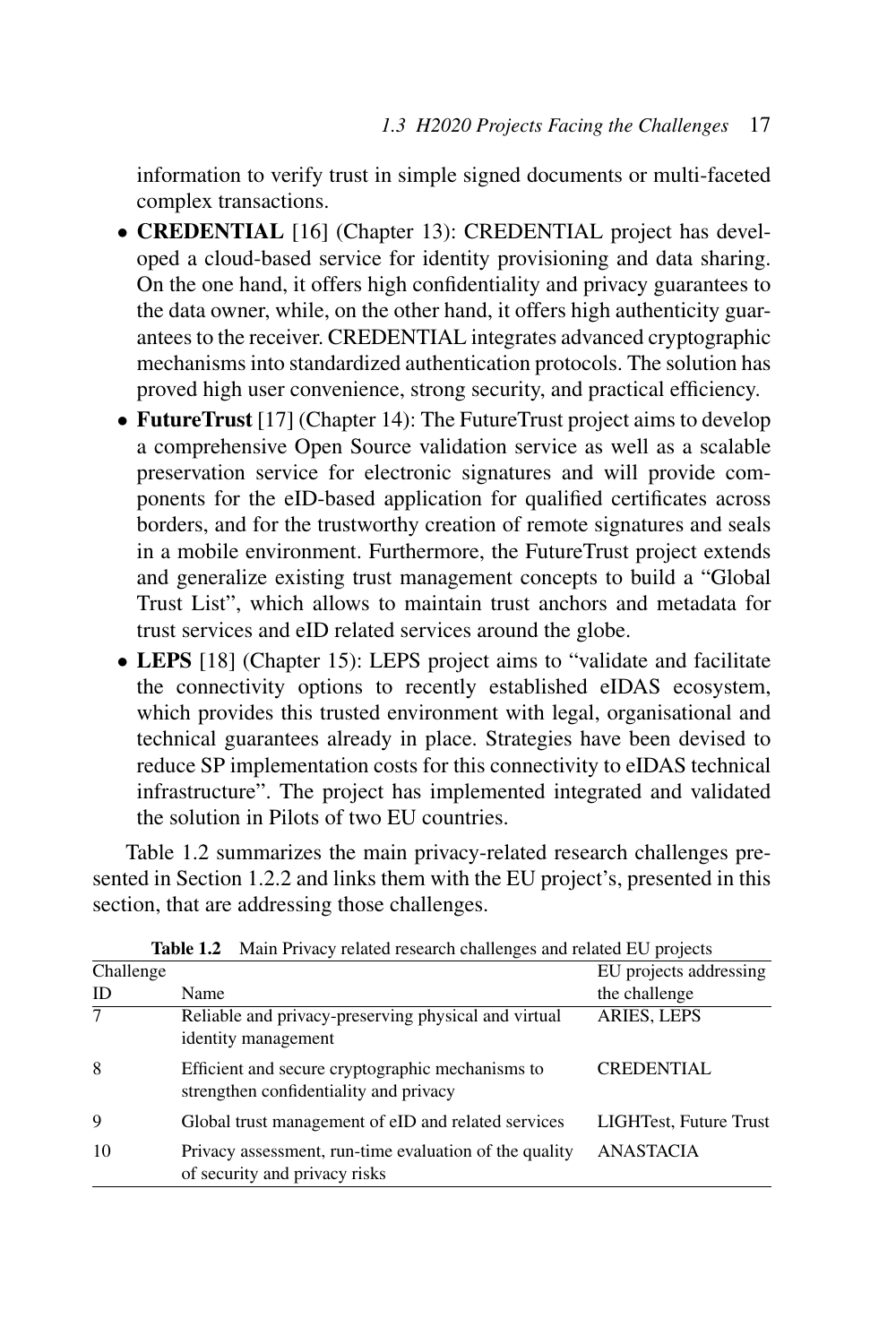# **1.4 Conclusion**

This chapter has identified and introduced the 10 main cybersecurity and privacy research challenges presented and addressed in this book by 14 European research projects. Some of the challenges revolve around the autonomic cybersecurity management, orchestration and enforcement in heterogeneous and virtualized CPS/IoT and mobile ecosystems. The challenges identified cognitive detection and mitigation of evolving new kind of cyber-threats; the dynamic risk assessment and evaluation of cybersecurity, trustworthiness levels, privacy and legal compliance of ICT systems; the digital Forensics handling; the security intelligent and incident information exchange; and cybersecurity and privacy tools and the associated usability and human factor. Regarding privacy and trust related challenges, we have identified four main global ones, encompassing the reliable and privacy-preserving identity management, efficient and secure cryptographic mechanisms, Global trust management and privacy assessment.

In addition, the chapter has introduced the 14 EU projects analysed in the book and the main challenges the are addressing. ANASTACIA, SAINT, FORTIKA, CYBECO, SISSDEN, CIPSEC, CS-AWARE. RED-Alert, Truessec.eu. ARIES, LIGHTest, CREDENTIAL, FutureTrust.

The rest of the book is intended to present each of those 14 EU projects, which are described in a different book chapter. Each chapter includes the project's overviews and objectives, the particular challenges they are covering, research achievements on security and privacy, as well as the techniques, outcomes, and evaluations accomplished in the scope of the EU project.

# **Acknowlegdements**

This work has been supported by a postdoctoral INCIBE grant "Ayudas para la Excelencia de los Equipos de Investigación Avanzada en Ciberseguridad" Program, with Code INCIBEI-2015-27363. This book chapter has also received funding from the European Union's Horizon 2020 research and innovation programme under grant agreement No. 700085 (ARIES project).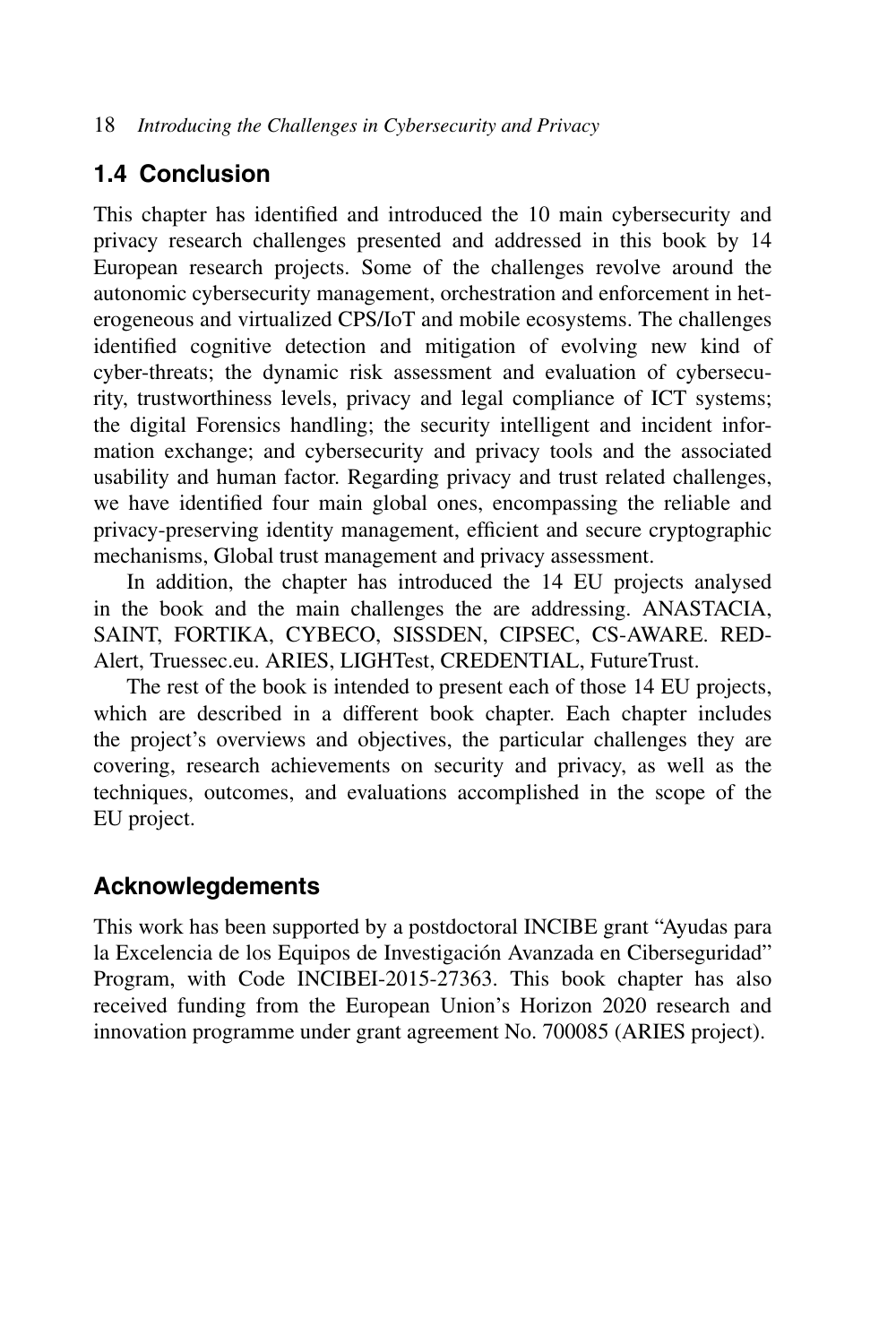# **References**

- <span id="page-18-0"></span>[1] Cybersecurity Strategy of the European Union: An Open, Safe and Secure Cyberspace. Joint communication to the European Parliament, the Council, the European Economic and Social Committee and the Committee of the Regions. (2013). Available at from: https://eeas.europa.eu/archives/docs/policies/eu-cyber-security/cybsec \_ comm en.pdf
- <span id="page-18-1"></span>[2] H2020-EU.3.7. – Secure societies – Protecting freedom and security of Europe and its citizens. https://cordis.europa.eu/programme/ rcn/664463/en
- <span id="page-18-2"></span>[3] Secure societies – Protecting freedom and security of Europe and its citizens Last accessed 10/04/1 from: https://ec.europa.eu/programmes/hori zon2020/en/h2020-section/secure-societies-%E2%80%93-protecting-fr eedom-and-security-europe-and-its-citizens
- <span id="page-18-3"></span>[4] European projects Clustering workshop On Cybersecurity and Privacy (ECoSP 2018) https://2018.ares-conference.eu/workshops/ecosp-2018/. held in conjunction with the 13th International Conference on Availability, Reliability and Security (ARES 2018 – http://www.aresconference.eu)
- <span id="page-18-4"></span>[5] ANASTACIA (Advanced Networked Agents for Security and Trust Assessment in CPS / IOT Architectures) H2020 EU project, Grant Agreement No. 731558 http://anastacia-h2020.eu/
- <span id="page-18-5"></span>[6] SAINT (Systemic Analyzer In Network Threats) H2020 EU project, Grant Agreement No. 740829 https://project-saint.eu/
- <span id="page-18-6"></span>[7] FORTIKA (Cyber Security Accelerator for trusted SMEs IT Ecosystem) H2020 EU project, Grant Agreement No. 740690. http://fortikaproject.eu/
- <span id="page-18-7"></span>[8] CYBECO (Supporting Cyberinsurance from a Behavioural Choice Perspective) H2020 EU project, Grant Agreement No. 740920. https://www.cybeco.eu/
- <span id="page-18-8"></span>[9] SISSDEN (Secure Information Sharing Sensor Delivery Event Network) H2020 EU project, grant Agreement No. 700176. https://sissden.eu/
- <span id="page-18-9"></span>[10] CIPSEC (Enhancing Critical Infrastructure Protection with innovative SECurity framework) H2020 EU project, Grant Agreement No. 700378 http://www.cipsec.eu/
- <span id="page-18-10"></span>[11] CS-AWARE (A cybersecurity situational awareness and information sharing solution for local public administrations based on advanced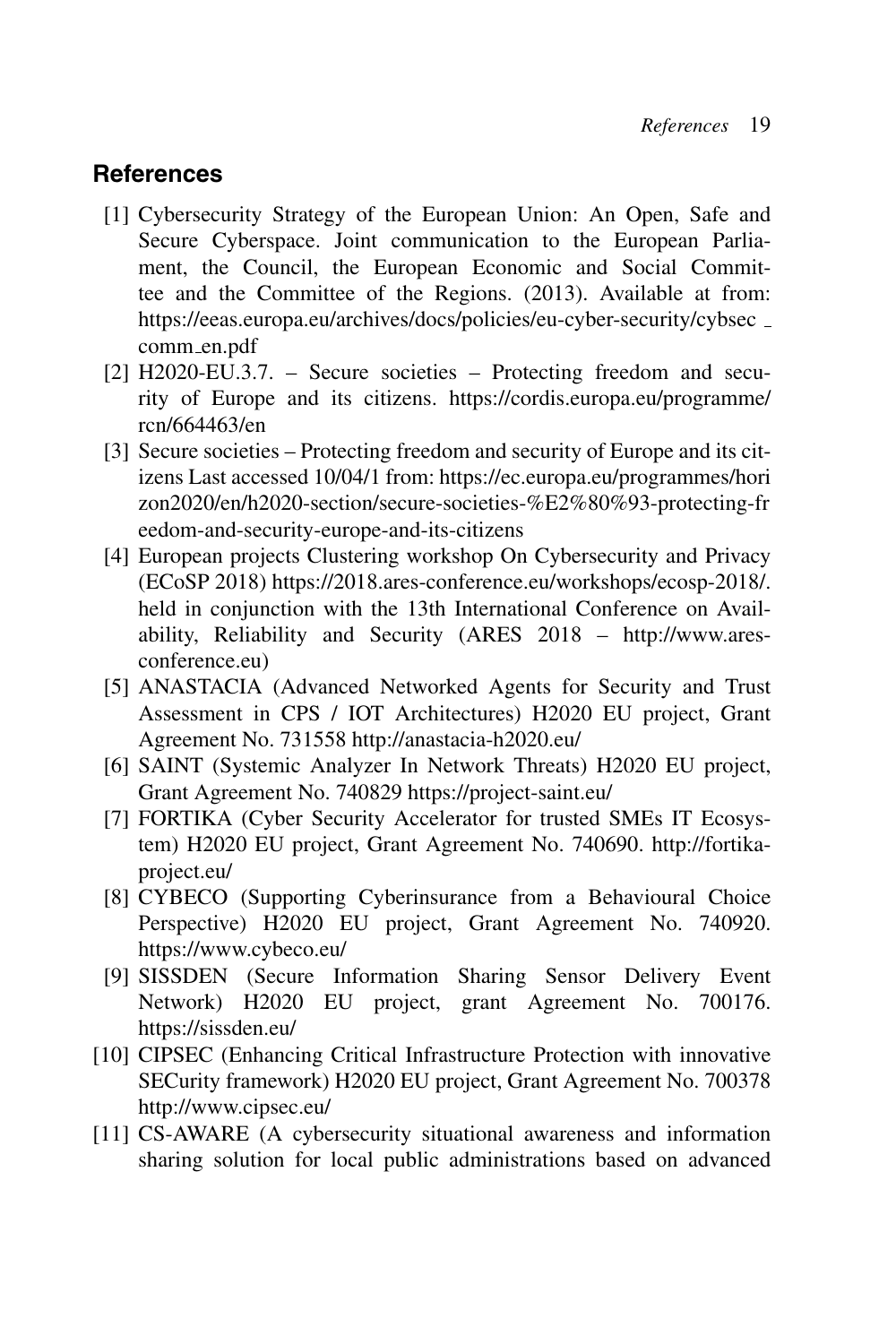big data analysis) H2020 EU project, Grant Agreement No. 740723. https://cs-aware.eu/

- <span id="page-19-4"></span>[12] RED-Alert (Real-time Early Detection and Alert System) H2020 EU project, Grant Agreement No. 740688 http://redalertproject.eu/
- <span id="page-19-5"></span>[13] Truessec.eu (TRUst-Enhancing certified Solutions for SEcurity and protection of Citizens' rights in digital Europe) H2020 EU project, Grant Agreement No. 731711 http://truessec.eu/
- <span id="page-19-6"></span>[14] Aries (ReliAble euRopean Identity EcoSystem), H2020 EU Project Grant Agreement No. 700085 https://www.aries-project.eu/
- <span id="page-19-7"></span>[15] LIGHTest (Lightweight Infrastructure for Global Heterogeneous Trust management in support of an open Ecosystem of Stakeholders and Trust schemes), H2020 EU Project Grant Agreement No. 700321, https://www.lightest.eu/
- <span id="page-19-8"></span>[16] CREDENTIAL (Secure Cloud Identity Wallet), H2020 EU project, Grant Agreement No. 653454, https://credential.eu/
- <span id="page-19-9"></span>[17] FutureTrust (Future Trust Services for Trustworthy Global Transactions), H2020 EU project, Grant Agreement No. 700542 https://www.futuretrust.eu/
- <span id="page-19-10"></span>[18] LEPS (Leveraging eID in the Private Sector), European Union's Connecting Europe Facility, Grant Agreement No. INEA/OEF/ICT/A2016/ 1271348. http://www.leps-project.eu/
- <span id="page-19-1"></span>[19] Roman, R., Zhou, J., & Lopez, J. (2013). On the features and challenges of security and privacy in distributed internet of things. Computer Networks, 57(10), 2266–2279.
- [20] Zou, Y., Zhu, J., Wang, X., & Hanzo, L. (2016). A survey on wireless security: Technical challenges, recent advances, and future trends. *Proceedings of the IEEE*, 104(9), 1727–1765.
- <span id="page-19-3"></span>[21] European Parliament, 'Regulation (EU) No. 910/2014 of the European Parliament and of the Council of 23 July 2014 on electronic identification and trust services for electronic transactions in the internal market and repealing Directive 1999/93/EC', European Parliament, Brussels, Belgium, Regulation 910/2014, 2014.
- <span id="page-19-2"></span>[22] Ziegler, S., Crettaz, C., Kim, E., Skarmeta, A., Bernabe, J. B., Trapero, R., & Bianchi, S. (2019). Privacy and Security Threats on the Internet of Things. In *Internet of Things Security and Data Protection* (pp. 9–43). Springer, Cham.
- <span id="page-19-0"></span>[23] Megatreds (2018). "Study on global megatrends in cybersecurity, ponemon institute research report", Research report, February 2018.